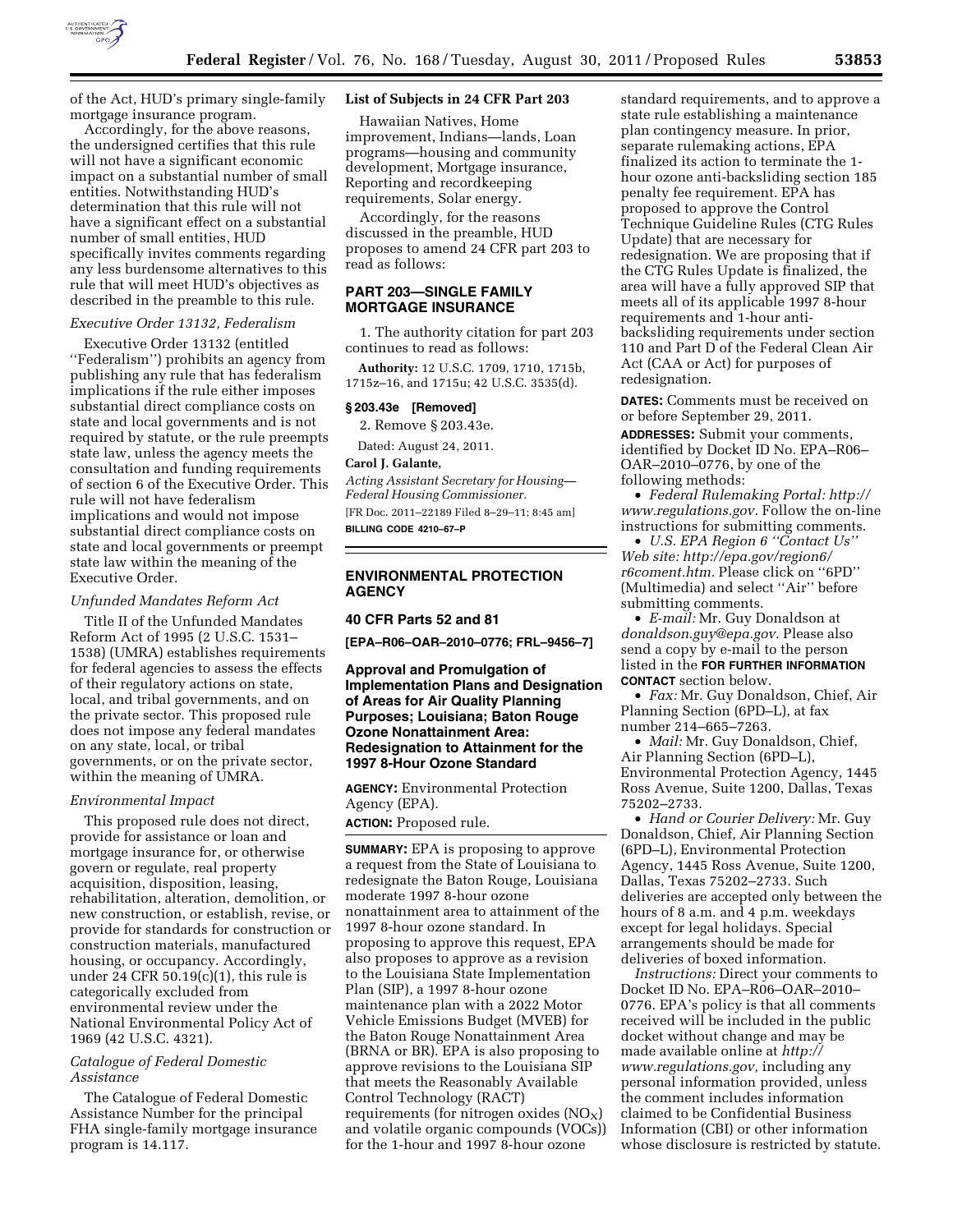Do not submit through *[http://](http://www.regulations.gov) [www.regulations.gov](http://www.regulations.gov)* or e-mail, information that you consider to be CBI or otherwise protected. The *[http://](http://www.regulations.gov)  [www.regulations.gov](http://www.regulations.gov)* Web site is an ''anonymous access'' system, which means EPA will not know your identity or contact information unless you provide it in the body of your comment. If you send an e-mail comment directly to EPA without going through *[http://](http://www.regulations.gov) [www.regulations.gov,](http://www.regulations.gov)* your e-mail address will be automatically captured and included as part of the comment that is placed in the public docket and made available on the Internet. If you submit an electronic comment, EPA recommends that you include your name and other contact information in the body of your comment and with any disk or CD–ROM you submit. If EPA cannot read your comment due to technical difficulties and cannot contact you for clarification, EPA may not be able to consider your comment. Electronic files should avoid the use of special characters, any form of encryption, and be free of any defects or viruses. For additional information about EPA's public docket visit the EPA Docket Center homepage at *[http://](http://www.epa.gov/epahome/dockets.htm) [www.epa.gov/epahome/dockets.htm.](http://www.epa.gov/epahome/dockets.htm)* 

*Docket:* All documents in the docket are listed in the *[http://](http://www.regulations.gov) [www.regulations.gov](http://www.regulations.gov)* index. Although listed in the index, some information is not publicly available, *e.g.,* CBI or other information whose disclosure is restricted by statute. Certain other material, such as copyrighted material, will be publicly available only in hard copy. Publicly available docket materials are available either electronically in *[http://](http://www.regulations.gov) [www.regulations.gov](http://www.regulations.gov)* or in hard copy at the Air Planning Section (6PD–L), Environmental Protection Agency, 1445 Ross Avenue, Suite 700, Dallas, Texas 75202–2733. The file will be made available by appointment for public inspection in the Region 6 FOIA Review Room between the hours of 8:30 a.m. and 4:30 p.m. weekdays except for legal holidays. Contact the person listed in the **FOR FURTHER INFORMATION CONTACT** paragraph below to make an appointment. If possible, please make the appointment at least two working days in advance of your visit. There will be a fee of 15 cents per page for making photocopies of documents. On the day of the visit, please check in at the EPA Region 6 reception area at 1445 Ross Avenue, Suite 700, Dallas, Texas.

The State submittal, which is part of the EPA record, is also available for public inspection at the State Air Agency listed below during official business hours by appointment:

Louisiana Department of Environmental Quality, 602 N. Fifth Street, Baton Rouge, LA 70802.

**FOR FURTHER INFORMATION CONTACT:** Ms. Sandra Rennie, Air Planning Section (6PD–L), Environmental Protection Agency, Region 6, 1445 Ross Avenue, Suite 700, Dallas, Texas 75202–2733, telephone (214) 665–7367; fax number 214–665–7263; e-mail address *[rennie.sandra@epa.gov.](mailto:rennie.sandra@epa.gov)* 

#### **SUPPLEMENTARY INFORMATION:**

Throughout this document, "we," "us," and ''our'' means EPA.

#### **Table of Contents**

- I. What are the actions EPA is proposing?
- II. What is the background for these actions?
- A. What are the National Ambient Air Quality Standards?
- B. What is ozone and why do we regulate it?
- C. What is the background for the Baton Rouge area under the 1-hour ozone NAAQS?
- D. What is the background for the BRNA under the 1997 8-hour ozone NAAQS?
- III. What are the impacts of the court decisions on EPA's phase 1 and 2 implementation rules upon the BRNA redesignation request?
	- A. Summary of the Court Decisions
	- B. Summary of EPA's Analysis of the Impact of the Court Decisions on the BRNA Area
	- 1. Requirements under the 1997 Eight-Hour Ozone Standard
- 2. Requirements under the One-Hour Ozone Standard
- IV. What are the CAA criteria for redesignation?
- V. What is EPA's analysis of the state's redesignation request and maintenance plan and what is the basis for EPA's proposed actions?
	- A. Has the BRNA attained the ozone NAAQS?
	-
- 1. Attainment of the 8-Hour NAAQS
- 2. Attainment of the 1-Hour NAAQS
- B. Has the state of Louisiana met all applicable requirements of section 110 and part D of the CAA and does the BRNA have a fully approved SIP under section 110(k) of the CAA for purposes of redesignation to attainment?
- 1. The BRNA Has Met All Requirements of Section 110 and Part D of the CAA Applicable for Purposes of Redesignation for the 8-Hour NAAOS
- a. Section 110 and General SIP Requirements
- b. Part D SIP Requirements
- *(i) Has the BRNA met the part D nonattainment requirements under the 1-hour ozone standard?*
- *(ii) South Coast Anti-Backsliding Measures (iii) Part D SIP Requirements Under 1997*
- *8-Hour Standard: Part D, subpart 2 applicable SIP requirements*
- *(iv) Section 176 Conformity Requirements*
- *(v) NSR Requirements*
- *(vi) Section 182(a)(1) Inventory Requirements*
- 2. The BRNA Has a Fully Approved SIP Under Section 110(k) of the CAA
- C. Are the air quality improvements in the BRNA nonattainment area due to permanent and enforceable emission reductions resulting from the implementation of state and federal regulations and other permanent and enforceable emission reductions?
- 1. Emissions Reductions as Shown by Emissions Inventory Data
- 2. Impact of Emissions Controls Implementation: Trend Analysis
- 3. Permanent and Enforceable Emissions Controls Implemented
- a. Reasonably Available Control Techniques
- b. ROP Plans and Attainment Demonstration Plan
- c. NO<sub>X</sub> Control Rules
- d. Federal Emission Control Measures
- D. Does the BRNA have a fully approvable maintenance plan pursuant to section 175A of the CAA?
- 1. What is required in an ozone maintenance plan?
- 2. What is the attainment inventory for the BRNA?
- 3. Has the state of Louisiana committed to maintain the ozone monitoring system in the BRNA?
- 4. Has the state demonstrated maintenance in the BRNA?
- 5. What is the contingency plan for the BRNA?
- a. Verification of Continued Attainment
- b. Contingency Plan
- c. Controls to Remain In Effect
- VI. What is EPA's evaluation of the BR area's motor vehicle emissions budgets?
	- A. What are the transportation
	- requirements for approvable MVEBs? B. What is the status of EPA's adequacy determination?
	- C. Is the MVEB approvable?
- VII. What are EPA's proposed actions?
- VIII. Statutory and Executive Order Reviews

## **I. What are the actions EPA is proposing?**

EPA is proposing to take several related actions pursuant to the Act for the BRNA moderate 1997 8-hour ozone nonattainment area, consisting of Ascension, East Baton Rouge, Iberville, Livingston, and West Baton Rouge Parishes in Louisiana. EPA is proposing to find that the BRNA has met the requirements for redesignation under section  $107(d)(3)(E)$  of the Act, and is therefore proposing to approve a request from the State of Louisiana to redesignate the BRNA to attainment of the 1997 8-hour ozone standard. EPA is also proposing to approve, pursuant to section 175A of the Act, the area's 1997 8-hour ozone maintenance plan as a revision to the Louisiana SIP; to approve the plan's associated 2022 MVEB; to approve additional submissions to meet applicable VOC and  $NO<sub>X</sub>$  RACT requirements; and to approve a State Rule revision that establishes a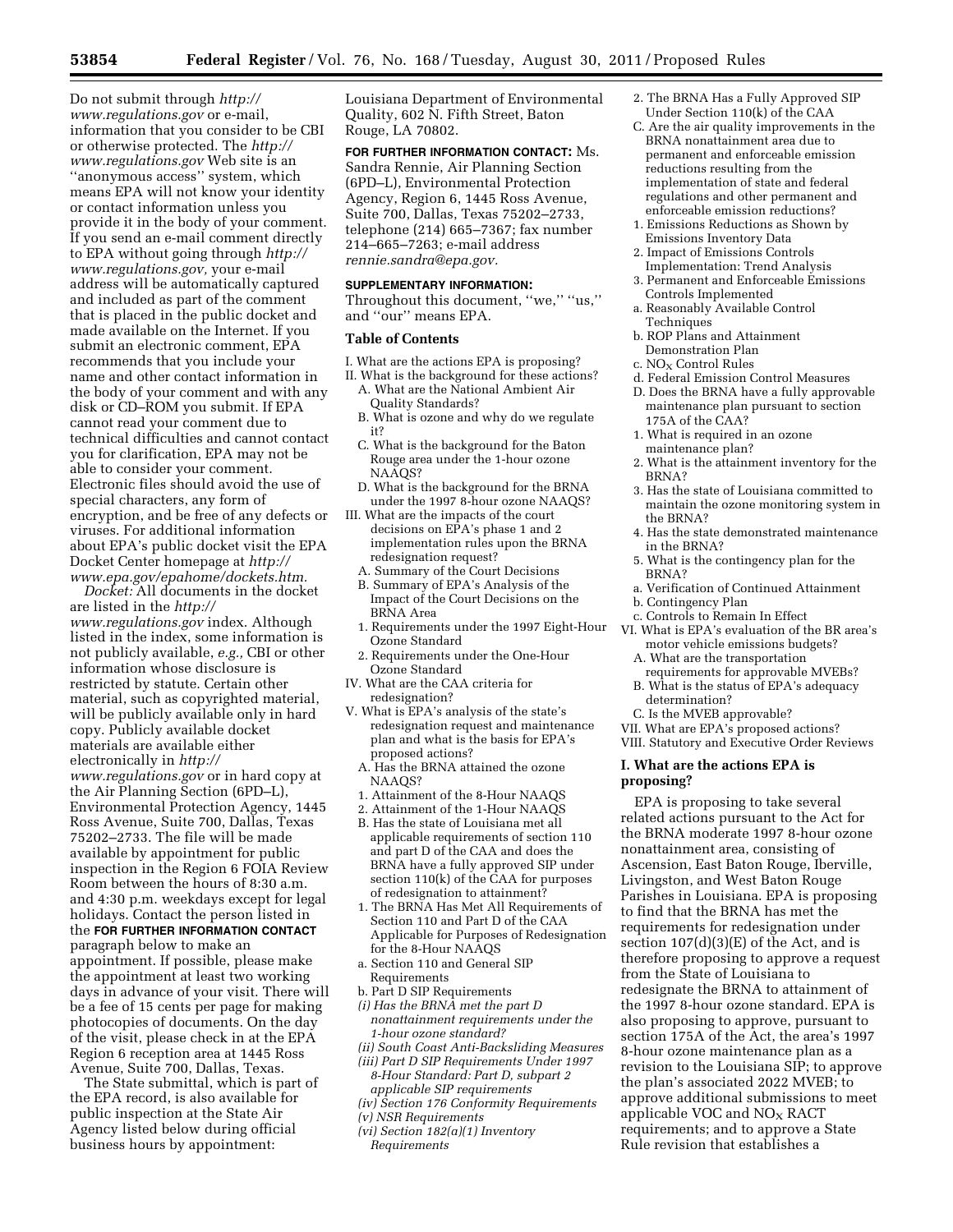contingency measure for the maintenance plan. In a separate rulemaking, EPA has finalized an action to terminate CAA section 185 penalty fee requirements for the 1-hour ozone standard. (July 7, 2011, 76 FR 39775). EPA is proposing to find that the BR area will satisfy all moderate area requirements for the 1997 8-hour ozone NAAQS and severe area 1-hour ozone anti-backsliding requirements applicable for purposes of the area's redesignation for the 1997 8-hour ozone standard once the CTG Rule Update is finalized. A fuller discussion of how the BRNA met these requirements is discussed in detail later in this document. The Technical Support Document (TSD), for this action also provides further information on how the BRNA area satisfies the 8-hour moderate area requirements and 1-hour severe area requirements for anti-backsliding purposes.

Based upon the above, EPA is proposing to approve the State of Louisiana's request, submitted on August 31, 2010, and supplemented on February 14, 2011, through the Louisiana Department of Environmental Quality (LDEQ), to redesignate the BRNA to attainment of the 1997 8-hour ozone standard.

#### **II. What is the background for these actions?**

#### *A. What are the National Ambient Air Quality Standards?*

Section 109 of the Act requires EPA to establish NAAQS for pollutants that ''may reasonably be anticipated to endanger public health and welfare,'' and to develop a primary and secondary standard for each NAAQS. The primary standard is designed to protect human health with an adequate margin of safety, and the secondary standard is designed to protect public welfare and the environment. EPA has set NAAQS for six common air pollutants, referred to as criteria pollutants: Carbon monoxide, lead, nitrogen dioxide, ozone, particulate matter, and sulfur dioxide. These standards present state and local governments with the minimum air quality levels they must meet to comply with the Act. Also, these standards provide information to residents of the United States about the air quality in their communities. A State's SIP addresses these requirements, as required by section 110 and other provisions of the Act. The SIP is a set of air pollution regulations, control strategies, other means or techniques, and technical analyses developed by the state, to ensure that the state meets the NAAQS.

# *B. What is ozone and why do we regulate it?*

Ozone, a gas composed of three oxygen atoms, at the ground level is generally not emitted directly by sources such as from a vehicle's exhaust or an industrial smokestack; rather, ground level ozone is produced by a chemical reaction between nitrogen oxides  $(NO<sub>X</sub>)$  and VOCs in the presence of sunlight and high ambient temperatures.  $NO<sub>X</sub>$  and VOCs are referred to as precursors of ozone. Motor vehicle exhaust and industrial emissions, gasoline vapors, and chemical solvents all contain  $NO<sub>x</sub>$  and VOCs. Urban areas tend to have high concentrations of ground-level ozone, but areas without significant industrial activity and with relatively low vehicular traffic are also subject to increased ozone levels because wind carries ozone and its precursors many miles from the sources. The Act establishes a process for air quality management through the NAAQS.

Repeated exposure to ozone pollution may cause lung damage. Even at very low concentrations, ground-level ozone triggers a variety of health problems including aggravated asthma, reduced lung capacity, and increased susceptibility to respiratory illnesses like pneumonia and bronchitis. It can also have detrimental effects on plants and ecosystems.

## *C. What is the background for the Baton Rouge area under the 1-hour ozone NAAQS?*

EPA first designated the Baton Rouge area as an ozone nonattainment area in 1978. 43 FR 8964, 8998 (March 3, 1978). The BR 1-hour ozone nonattainment area contains five parishes: East Baton Rouge; West Baton Rouge; Ascension; Iberville; and Livingston Parishes (40 CFR 81.319). In 1991, the BR area was designated nonattainment by operation of law and EPA classified the BR area as a ''serious'' ozone nonattainment area with a statutory attainment deadline of November 15, 1999. 56 FR 56694 (November 6, 1991). EPA approved the serious attainment demonstration SIP and its associated elements, *e.g.,*  attainment Motor Vehicle Emissions Budgets (MVEB), the Reasonably Available Control Measures (RACM) demonstration, on July 2, 1999. See 64 FR 35930. The BR area, however, did not attain by the serious area statutory deadline of November 15, 1999. Before this deadline however, EPA had issued a guidance memorandum that allowed an area to retain its existing classification and receive a later attainment deadline if the EPA found

that area met all of its existing classification requirements, approved a demonstration that the area would attain but for the transport from another area, and approved the attainment demonstration SIP with its associated elements. See EPA's ''Guidance on Extension of Attainment Dates for Downwind Transport Areas'' (the Extension Policy) (Richard D. Wilson, Acting Assistant Administrator for Air and Radiation) July 16, 1998. On October 2, 2002, EPA approved the revised attainment demonstration SIP and its associated elements, found the area met all of the serious area requirements, found there was transport from Texas affecting the BR area reaching attainment, and extended the attainment date for the BR area to November 15, 2005, without reclassifying the area from serious to severe, consistent with the policy. 67 FR 61786 (October 2, 2002).

On December 11, 2002, the U.S. Court of Appeals for the Fifth Circuit vacated EPA's attainment date extension policy, which had been applied to extend the 1-hour ozone attainment deadline for the Baton Rouge area without reclassifying the area. *Sierra Club* v. *EPA,* 314 F.3d 735 (5th Cir. 2002). Thereupon EPA on April 24, 2003, withdrew the action extending the attainment deadline for Baton Rouge, finalized its finding that the area failed to attain the 1-hour ozone standard by the serious area deadline, and reclassified the Baton Rouge area by operation of law, to severe nonattainment for the 1-hour ozone standard. See 68 FR 20077.1 As a result of its reclassification to severe, the State was required, among other things, to submit by June 23, 2004, a new 1-hour severe attainment demonstration SIP with an attainment date of November 15, 2005, with a 25 ton per year major stationary source threshold, additional reasonably available control technology (RACT) rules for sources subject to the new lower major stationary source

<sup>1</sup>Petitions for review of the October 2, 2002, rulemaking were filed in the U.S. Court of Appeals for the Fifth Circuit (*Louisiana Environmental Action Network (LEAN)* v. *EPA,* No. 02–60991). The issues raised concerned EPA's decision to approve Louisiana's substitute contingency measures plan, the revised attainment demonstration SIP with a later attainment deadline without reclassifying the area to severe, and the associated precursor trading provision of the NSR rules. On February 25, 2003, the court granted EPA's partial voluntary remand to allow EPA the time to meet the December 2002 court decision by withdrawing its approval of the revised attainment demonstration SIP that extended the attainment deadline without reclassifying the area and the associated NSR precursor trading provision. The court also addressed the substitute contingency measures claim, and vacated and remanded EPA's approval of the contingency measures.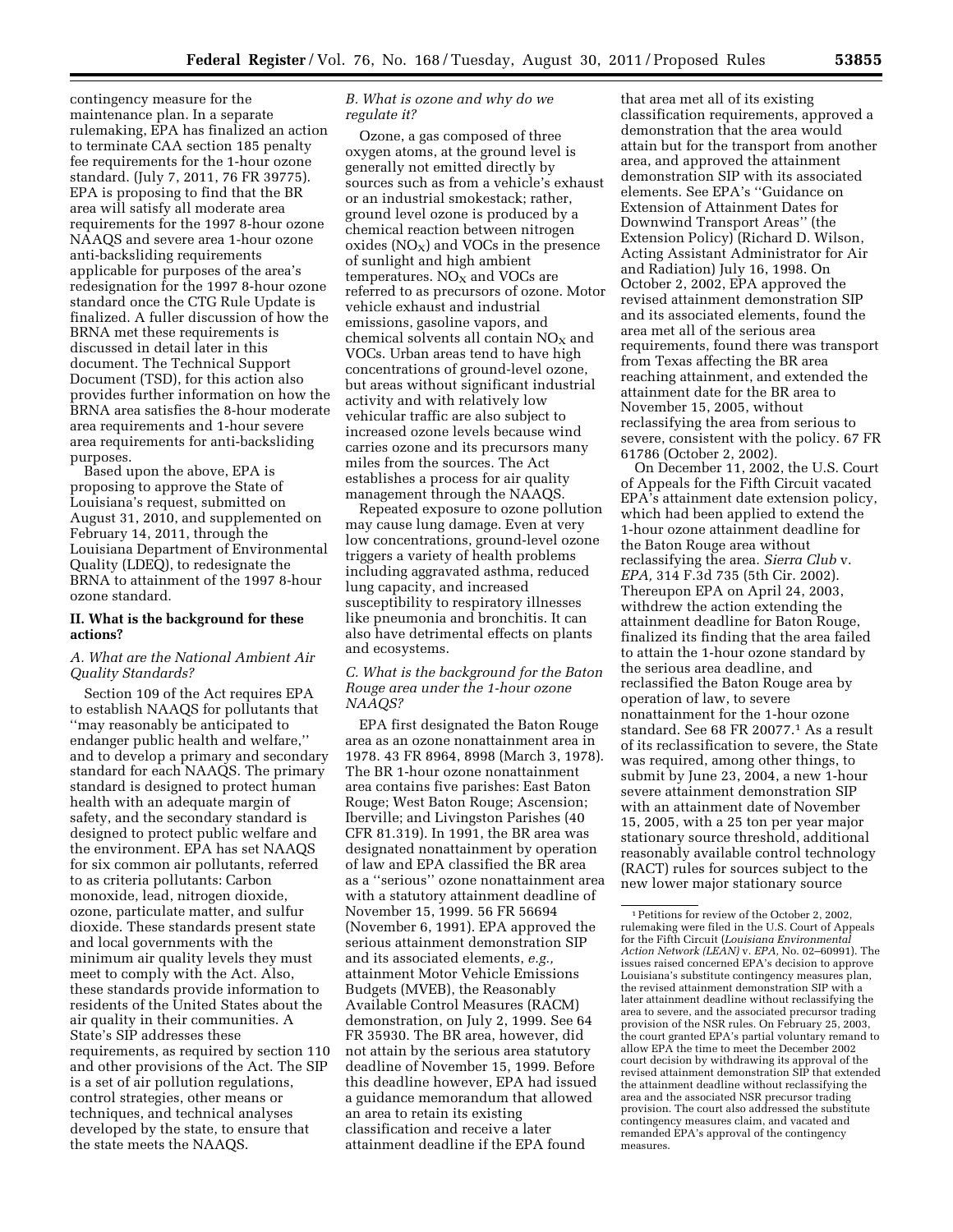threshold, a new source review (NSR) offset requirement of at least 1.3 to 1, a rate of progress in emission reductions of ozone precursors of at least 3 percent of baseline emissions per year from November 15, 1999, until the attainment year, additional transportation control measures (TCMs) needed to offset growth in emissions due to growth in vehicle miles traveled (VMT), and a fee requirement for major stationary sources of volatile organic compounds (VOC) and nitrogen oxides  $(NO_x)$  should the area fail to attain by 2005. The state was required to implement the EPAtriggered failure-to-attain contingency measures, submit a replacement for, *i.e.,*  backfill for, the triggered failure-toattain contingency measures, and to meet the remaining severe area requirements under section 182(d) of the Act. The State submitted severe area rules that addressed the 25 tpy and major source offset requirements,<sup>2</sup> a VMT offset analysis, and a substitute contingency measure to replace the serious area contingency measure that was previously approved into the serious area attainment demonstration.

Upon reclassification to severe, under section 211(k) of the Act, the use of reformulated gasoline (RFG) was to be required in the BRNA one year after the effective date of the reclassification. The Louisiana Department of Environmental Quality, the City of Baton Rouge, and the Chamber of Greater Baton Rouge all formally requested a waiver and/or delay of implementation of the RFG requirement in the Baton Rouge severe ozone nonattainment area. EPA denied these requests. The City and the Chamber filed a Petition for Review in the U.S. Court of Appeals for the Fifth Circuit. The parties filed a joint motion for a voluntary remand to EPA to allow it to reconsider its decision in light of new information. On August 2, 2004, the Fifth Circuit Court of Appeals approved the joint motion, remanding the matter to EPA and staying the litigation and enforcement of the RFG requirement for the BRNA during the remand. The Court's stay of enforcement of the RFG requirement in the BRNA currently remains in effect.

On February 10, 2010 EPA determined that the BRNA area was attaining the 1-hour ozone standard based on quality-assured, certified data for the 2006–2008 ozone monitoring seasons. This determination suspended the 1-hour attainment demonstration requirement, 1-hour rate of progress requirement, the 1-hour contingency measures, and other SIP planning

requirements related to attainment of the 1-hour ozone NAAQS. See 75 FR 6570. Lastly, on July 7, 2011, EPA finalized its action to terminate the CAA section 185 penalty fee requirements for the Baton Rouge 1-hour ozone standard. For a more detailed rationale, see our proposed and final actions at 76 FR 17368 and 76 FR 39775.

#### *D. What is the background for the BRNA under the 1997 8-hour ozone NAAQS?*

On July 18, 1997, EPA promulgated a revised 8-hour ozone standard of 0.08 parts per million (ppm), which is more protective than the previous 1-hour ozone standard (62 FR 38855).3 The EPA published the 1997 8-hour ozone designations and classifications on April 30, 2004 (69 FR 23858). The BRNA was designated nonattainment and initially classified as marginal. The area includes five parishes (counties): Ascension, East Baton Rouge, Iberville, Livingston, and West Baton Rouge (these constitute the former 1-hour ozone nonattainment area). The effective date of designation for the 1997 8-hour ozone NAAQS was June 15, 2004. Under the marginal nonattainment designation, the latest attainment date for the BRNA was June 15, 2007. The BRNA did not monitor attainment of the 1997 8-hour ozone NAAQS by the June 15, 2007 deadline, based upon complete, quality-assured and certified ambient air quality monitoring data for the 2004–2006 ozone seasons.

Therefore, EPA determined that the BRNA had failed to attain the 1997 8-hour ozone standard by the applicable attainment deadline and the area was reclassified by operation of law as a moderate 1997 8-hour ozone nonattainment area, effective April 21, 2008 (73 FR 15087). This determination was based on ambient air quality data from the 2004–2006 monitoring period. In a subsequent rulemaking (September 9, 2010, 75 FR 54778) EPA determined that (based on monitoring data for 2006– 2009 monitoring periods and preliminary 2010 data) the BRNA has since attained the 1997 8-hour ozone standard. Recent certified air quality data for 2010 indicate that the BRNA

continues to attain the 1997 8-hour ozone standard. See Section V.A.

The deadline for submission of requirements to meet the area's new 8-hour moderate nonattainment area classification was January 1, 2009 (73 FR 14391). The LDEQ, on December 14, 2009, submitted a request that EPA determine that the BRNA was monitoring attainment for the 1997 8 hour ozone standard. As stated earlier, EPA finalized a determination of attainment on September 9, 2010. This determination suspended the requirement for a 1997 8-hour attainment demonstration, 8-hour rate of progress plan and 8-hour contingency measures. (See 75 FR 54778). On August 31, 2010, the state submitted a request for redesignation to attainment. As stated previously, the request included a maintenance plan with associated MVEB.

# **III. What are the impacts of the court decisions on EPA's phase 1 and 2 implementation rules upon the BRNA redesignation request?**

#### *A. Summary of the Court Decisions*

The following sets forth EPA's views on the effect of the U.S. Court of Appeals for the District of Columbia rulings on this proposed redesignation action. For the reasons set forth below, EPA does not believe that the Court's rulings alter any requirements relevant to this redesignation action or prevent EPA from proposing or ultimately finalizing this redesignation. EPA believes that the Court's December 22, 2006, June 8, 2007, and July 10, 2009, decisions impose no impediment to moving forward with redesignation of this area to attainment, because even in light of the court's decisions, redesignation is appropriate under the relevant redesignation provisions of the CAA and longstanding policies regarding redesignation requests.

EPA published a first phase rule governing implementation of the 1997 8-hour ozone standard (Phase 1 Rule) on April 30, 2004 (69 FR 23951). The Phase 1 Rule addresses classifications for the 1997 8-hour NAAQS and for revocation for the 1-hour NAAQS; how antibacksliding principles will ensure continued progress toward attainment of the 1997 8-hour NAAQS; attainment dates; and the timing of emissions reductions needed for attainment. The Phase 1 Rule revoked the 1-hour ozone standard. The Phase 1 Rule also provided that 1-hour ozone nonattainment areas are required to adopt and implement ''applicable requirements'' according to the area's classification under the 1-hour ozone

<sup>2</sup>However, the State subsequently reversed these rules when the 1-hour ozone standard was revoked.

<sup>3</sup>On March 27, 2008 (73 FR 16436), EPA promulgated a revised 8-hour ozone standard of 0.075 ppm. On January 6, 2010, EPA proposed to set the level of the primary 8-hour ozone standard within the range of 0.060 to 0.070 ppm, rather than at 0.075 ppm. EPA anticipates that by August 2011 it will have completed reconsideration of the standard and thereafter will proceed with designations. The actions addressed in today's proposed rulemaking relate only to redesignation for the 1997 8-hour ozone standard. EPA's actions with respect to this new standard do not affect EPA's action here.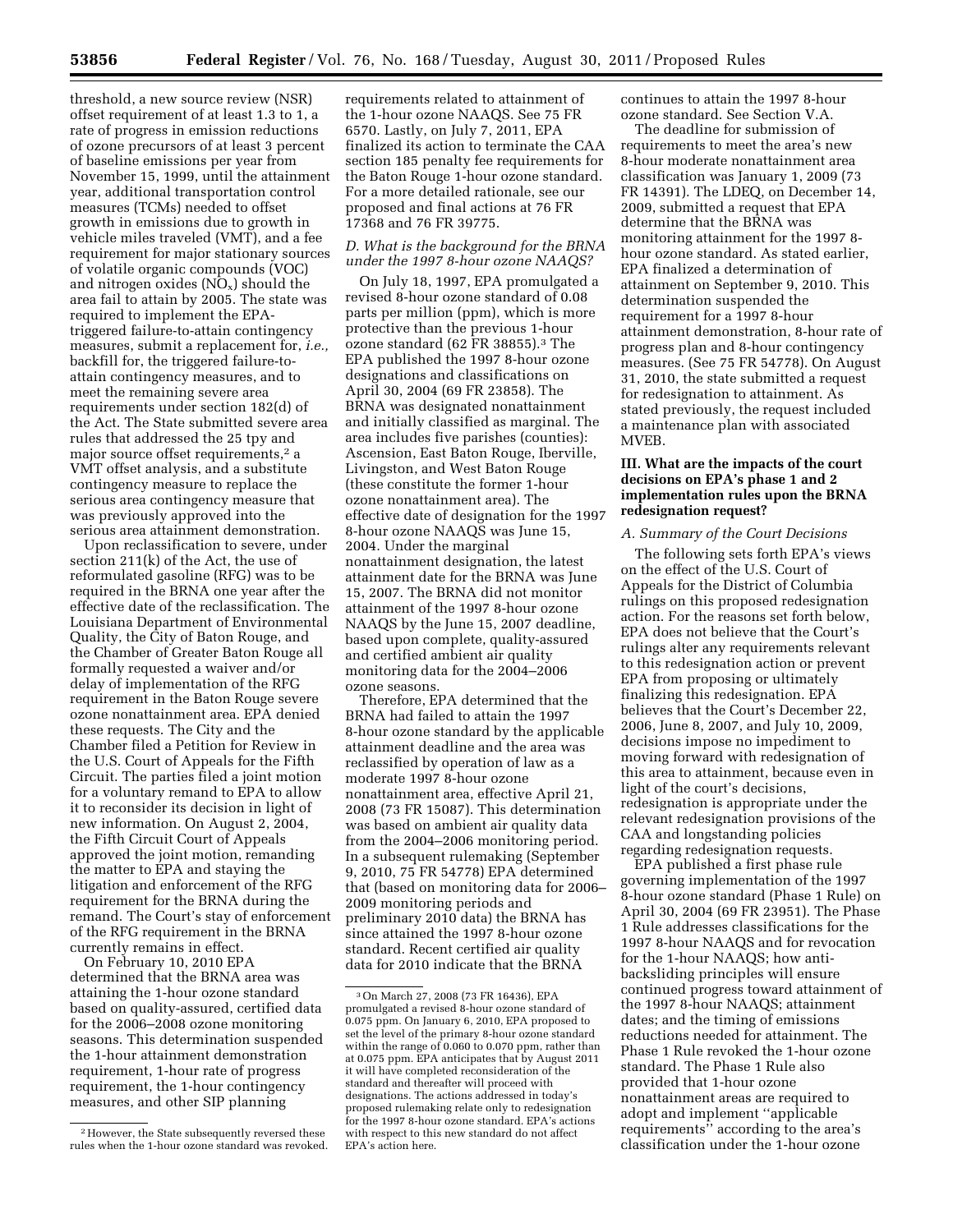standard for anti-backsliding purposes. See 40 CFR 51.905(a)(i). On May 26, 2005, we determined that an area's 1-hour designation and classification as of June 15, 2004 would dictate what 1 hour obligations remain as ''applicable requirements'' under the Phase 1 Rule. 40 CFR 51.900(f). (70 FR 30592). As discussed previously, the Baton Rouge area's classification under the 1-hour standard as of June 15, 2004 was ''severe.''

On December 22, 2006, the U.S. Court of Appeals for the District of Columbia vacated EPA's Phase 1 Rule in *South Coast Air Quality Management Dist.* v. *EPA, 472 F.3d 882 (D.C. Cir. 2006).* On June 8, 2007, in response to several petitions for rehearing, the Court clarified that the Phase 1 rule was vacated only with regard to those parts of the rule that had been successfully challenged. See 489 F.3d 1245 (D.C. Cir. 2007), cert. denied, 128 S.Ct. 1065 (2008). By limiting the vacatur, the Court let stand EPA's revocation of the 1-hour standard and those antibacksliding provisions of the Phase 1 rule that had not been successfully challenged. The June 8, 2007 opinion reaffirmed the December 22, 2006 decision that EPA had improperly failed to retain four measures required for 1-hour nonattainment areas under the anti-backsliding provisions of the regulations: (1) Nonattainment area new source review (NSR) requirements based on an area's 1-hour nonattainment classification; (2) section 185 penalty fees for 1-hour severe or extreme nonattainment areas that fail to attain the 1-hour standard by the 1-hour attainment date; and (3) measures to be implemented pursuant to section 172(c)(9) or 182(c)(9) of the Act, on the contingency of an area not making reasonable further progress toward attainment of the 1-hour NAAQS or for failure to attain that NAAQS; and (4) the court clarified that the Court's reference to conformity requirements was limited to requiring the continued use of 1-hour motor vehicle emissions budgets until 8-hour budgets were available for 8-hour conformity determinations.

EPA published a second rule governing implementation of the 1997 8-hour ozone standard (Phase 2 Rule) on November 29, 2005 (70 FR 71612), as revised on June 8, 2007 (72 FR 31727). The Phase 2 Rule addressed, among other things, the Clean Data Policy as codified in 40 CFR 51.918. The Court upheld the Clean Data Policy, agreeing with the Tenth Circuit that EPA's interpretation of the Act was reasonable. *NRDC* v. *EPA,* 571 F.3d 1245 (D.C. Cir. 2009). *See Sierra Club* v. *EPA,* 99 F.3d 1551 (10th Cir. 1996).

# *B. Summary of EPA's Analysis of the Impact of the Court Decisions on the BRNA Area*

1. Requirements under the 1997 Eight-Hour Ozone Standard

For the 1997 8-hour ozone standard, the BRNA ozone nonattainment area was originally classified as marginal nonattainment under subpart 2 of the CAA and reclassified to moderate on March 21, 2008 (73 FR 15087). The June 8, 2007, opinion clarifies that the Court did not vacate the Phase 1 Rule's provisions with respect to classifications for areas under subpart 2. The Court's decision, therefore, upholds EPA's classifications for those areas classified under subpart 2 for the eighthour ozone standard, and all eight-hour ozone requirements for these areas remain in place.

2. Requirements Under the One-Hour Ozone Standard

In its June 8, 2007, decision, the Court limited its vacatur so as to uphold those provisions of EPA's anti-backsliding requirements that were not successfully challenged. Therefore, an area must meet the anti-backsliding requirements, see 40 CFR 51.900, *et seq.;* 70 FR 30592, 30604 (May 26, 2005), which apply by virtue of the area's classification for the one-hour ozone NAAQS. As set forth in more detail below, the area must also address several additional antibacksliding provisions identified by the Court in its decisions. We address later on in this notice how the 1-hour antibacksliding obligations (as interpreted and directed by the court) are met in the context of a redesignation action for the 1997 8-hour NAAQS.

## **IV. What are the CAA criteria for redesignation?**

The Act sets forth the requirements for redesignating a nonattainment area to attainment. Specifically, CAA section 107(d)(3)(E) allows for redesignation provided that (1) The Administrator determines that the area has attained the applicable NAAQS; (2) the Administrator has fully approved the applicable implementation plan for the area under CAA section 110(k); (3) the Administrator determines that the improvement in air quality is due to permanent and enforceable reductions in emissions resulting from implementation of the applicable SIP and applicable Federal air pollutant control regulations and other permanent and enforceable reductions; (4) the Administrator has fully approved a maintenance plan for the area as meeting the requirements of CAA section 175A; and (5) the State

containing such area has met all requirements applicable to the area under CAA section 110 and part D.

EPA provided guidance on redesignation in the General Preamble for the Implementation of Title I of the CAA Amendments of 1990, on April 16, 1992 (57 FR 13498), and supplemented this guidance on April 28, 1992 (57 FR 18070). EPA has provided further guidance on processing redesignation requests in the following documents:

1. ''Ozone and Carbon Monoxide Design Value Calculations,'' Memorandum from Bill Laxton, June 18, 1990.

2. ''Maintenance Plans for Redesignation of Ozone and Carbon Monoxide Nonattainment Areas,'' Memorandum from G.T. Helms, Chief, Ozone/Carbon Monoxide Programs Branch, April 30, 1992;

3. ''Contingency Measures for Ozone and Carbon Monoxide (CO) Redesignations,'' Memorandum from G.T. Helms, Chief, Ozone/Carbon Monoxide Programs Branch, June 1, 1992;

4. ''Procedures for Processing Requests to Redesignate Areas to Attainment'', Memorandum from John Calcagni, Director, Air Quality Management Division, September 4, 1992;

5. ''State Implementation Plan (SIP) Actions Submitted in Response to Clean Air Act (ACT) Deadlines,'' Memorandum from John Calcagni, Director, Air Quality Management Division, October 28, 1992;

6. ''Technical Support Documents (TSDs) for Redesignation of Ozone and Carbon Monoxide (CO) Nonattainment Areas'', Memorandum from G.T. Helms, Chief, Ozone/Carbon Monoxide Programs Branch, August 17, 1993;

7. ''State Implementation Plan (SIP) Requirements for Areas Submitting Requests for Redesignation to Attainment of the Ozone and Carbon Monoxide (CO) National Ambient Air Quality Standards (NAAQS) On or After November 15, 1992'', Memorandum from Michael Shapiro, Acting Assistant Administrator for Air and Radiation, September 17, 1993;

8. ''Use of Actual Emissions in Maintenance Demonstrations for Ozone and CO Nonattainment Areas,'' Memorandum from D. Kent Berry, Acting Director, Air Quality Management Division, November 30, 1993;

9. ''Part D New Source Review (Part D NSR) Requirements for Areas Requesting Redesignation to Attainment,'' Memorandum from Mary D. Nichols, Assistant Administrator for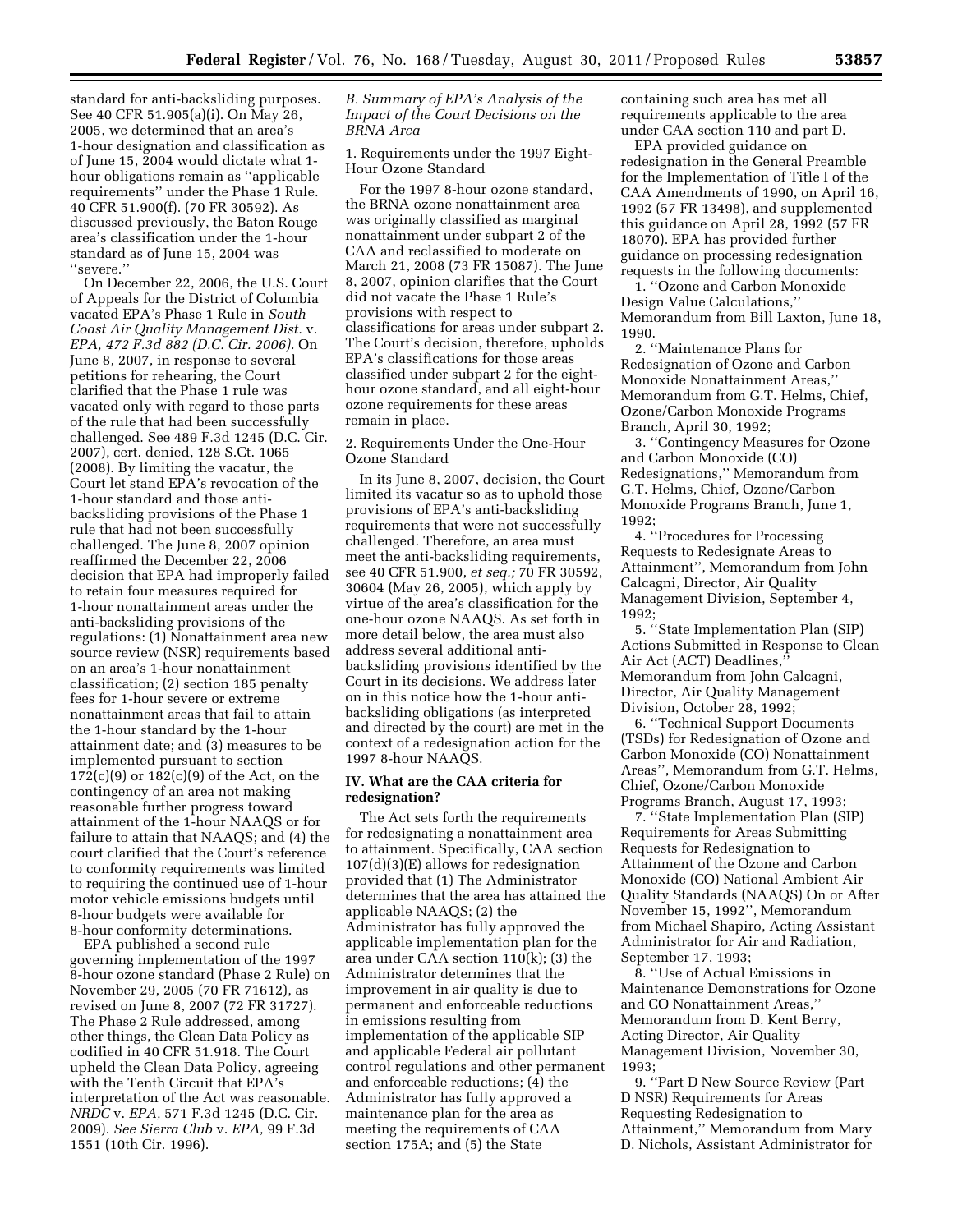Air and Radiation, October 14, 1994; and

10. ''Reasonable Further Progress, Attainment Demonstration, and Related Requirements for Ozone Nonattainment Areas Meeting the Ozone National Ambient Air Quality Standard,'' Memorandum from John S. Seitz, Director, Office of Air Quality Planning and Standards, May 10, 1995.

## **V. What is EPA's analysis of the state's redesignation request and maintenance plan and what is the basis for EPA's proposed actions?**

### *A. Has the BRNA attained the ozone NAAQS?*

EPA has previously determined that that the BRNA ozone nonattainment area has attained both the 1- hour and 1997 8-hour ozone standards. As set forth below, data available subsequent to those determinations shows that the area continues to attain both standards.

1. Attainment of the 8-Hour NAAQS

EPA determined that the BRNA area was attaining the 1997 8-hour standard

based on complete quality-assured, certified data for the 2006–2009 ozone monitoring seasons. For a more detailed rationale, see our final action at 75 FR 54778 (September 9, 2010). Since that time, complete, quality-assured and certified monitoring data for the 2010 calendar year have become available that show the area is still attaining the 1997 8-hour standard. Draft air quality monitoring data 4 indicate the area is still attaining the 1997 8-hour ozone standard. The fourth high values for 8-hour ozone for 2010, and the 3-year average of these values (*i.e.,* design value), are summarized in Table 1:

| Table 1—BRNA Area, Fourth Highest 8-Hour Ozone Concentrations and Design Values Data Summary |             |  |  |  |
|----------------------------------------------------------------------------------------------|-------------|--|--|--|
|                                                                                              | $(PPM)^{4}$ |  |  |  |

(PPM) 1

|      | 4th Highest daily max | Design values |       |                        |  |
|------|-----------------------|---------------|-------|------------------------|--|
| Site | 2008                  | 2009          | 2010  | three year<br>averages |  |
|      |                       |               |       | 2008-2010              |  |
|      | 0.076                 | 0.071         | 0.074 | 0.073                  |  |
|      | 0.073                 | 0.076         | 0.072 | 0.073                  |  |
|      | 0.074                 | 0.074         | 0.078 | 0.075                  |  |
|      | 0.071                 | 0.071         | 0.075 | 0.072                  |  |
|      | 0.072                 | 0.084         | 0.080 | 0.078                  |  |
|      | 0.071                 | 0.070         | 0.074 | 0.071                  |  |
|      | 0.072                 | 0.072         | 0.071 | 0.071                  |  |
|      | 0.074                 | 0.072         | 0.071 | 0.072                  |  |
|      | 0.075                 | 0.075         | 0.076 | 0.075                  |  |
|      | 0.067                 | 0.076         | 0.076 | 0.073                  |  |

1 Unlike for the 1-hour ozone standard, design value calculations for the 8-hour ozone standard are based on a rolling three-year average of the annual 4th highest values (40 CFR part 50, Appendix I).

In addition, as discussed below with respect to the maintenance plan, Louisiana has committed to continue monitoring in this area in accordance with 40 CFR part 58.

Should the area violate the 1997 8-hour ozone standard before the proposed redesignation is finalized, EPA will not proceed with final redesignation.

The ozone monitoring network run by LDEQ in the BRNA has monitored attainment with the 1997 8-hour ozone standard based on data from 2006 through 2010. The 1997 ozone NAAQS is 0.08 parts per million based on the three-year average of the fourth-highest daily maximum 8-hour average ozone concentration measured at each monitor within an area. The 1997 ozone standard is considered to be attained at 84 parts per billion (ppb). The design value for the monitoring period 2006– 2008 was 0.083 ppb. For the monitoring period 2007–2009, it was 0.080 ppb. For the monitoring period 2008–2010, the

design value for the BRNA was 0.078 ppb. Draft data available for 2011 are consistent with continued attainment. In summary, the data show BRNA has attained the 1997 8-hour ozone NAAQS.

2. Attainment of the 1-Hour NAAQS

On February 10, 2010 EPA determined that the BRNA area was attaining the 1-hour ozone standard based on quality-assured, certified data for the 2006–2008 ozone monitoring seasons. For a more detailed rationale, see our final action at 75 FR 6570. Since that time, complete, quality-assured and certified data that have become available showing the area continues to attain the 1-hour ozone standard as shown in Table 2.

*[AmbientAirMonitoringProgram/](http://www.deq.louisiana.gov/portal/DIVISIONS/Assessment/AirFieldServices/AmbientAirMonitoringProgram/AirMonitoringData.aspx) [AirMonitoringData.aspx.](http://www.deq.louisiana.gov/portal/DIVISIONS/Assessment/AirFieldServices/AmbientAirMonitoringProgram/AirMonitoringData.aspx)* 

# TABLE 2—SUMMARY OF 1-HOUR DESIGN VALUES THROUGH 2010

| Monitoring period | Design value<br>(ppb) |
|-------------------|-----------------------|
| 2006–2008         | 114                   |
| 2007–2009         | 114                   |
| 2008–2010         | 107                   |

*B. Has the state of Louisiana met all applicable requirements of section 110 and part D of the CAA and does the BRNA have a fully approved SIP under section 110(k) of the CAA for purposes of redesignation to attainment?* 

EPA has reviewed the Louisiana SIP for the BR area with respect to SIP requirements applicable for purposes of redesignation under part D of the Act for both the 1-hour ozone NAAQS and the 1997 8-hour ozone NAAQS. EPA believes that, with the exception of certain 1-hour and 8-hour ozone RACT requirements that will be acted on in a separate rulemaking, the Louisiana SIP

<sup>4</sup>*[http://www.deq.louisiana.gov/portal/](http://www.deq.louisiana.gov/portal/DIVISIONS/Assessment/AirFieldServices/AmbientAirMonitoringProgram/AirMonitoringData.aspx)  [DIVISIONS/Assessment/AirFieldServices/](http://www.deq.louisiana.gov/portal/DIVISIONS/Assessment/AirFieldServices/AmbientAirMonitoringProgram/AirMonitoringData.aspx)*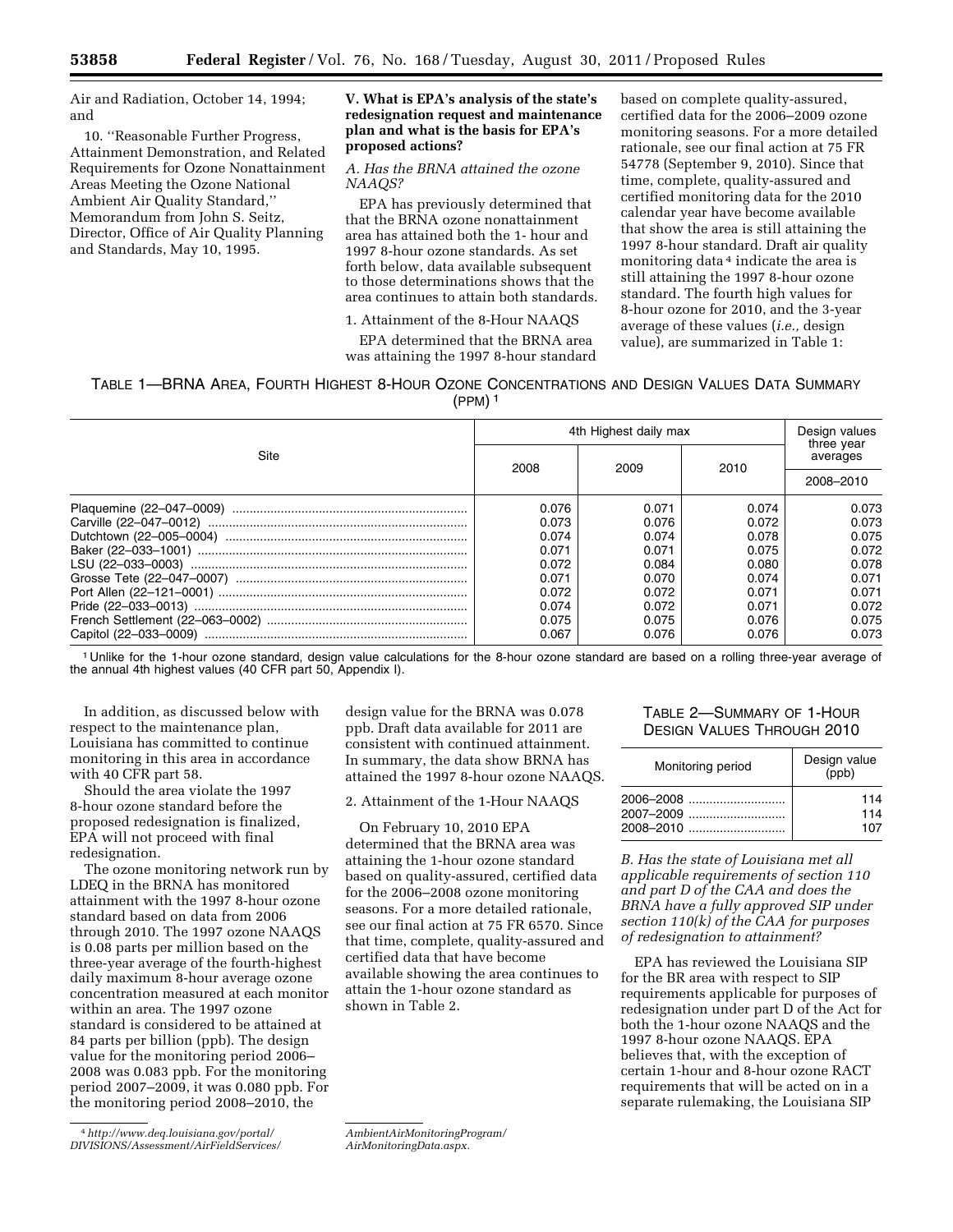for the BRNA currently contains approved SIP measures that meet the part D requirements applicable for purposes of redesignation. We are also proposing to find that the area meets the severe area 1-hour ozone and 1997 8-hour RACT requirements, provided that EPA finally approves in a separate rulemaking action the RACT requirements for the source categories covered by the CTG Rules Update. As discussed previously, EPA, in a separate final rulemaking, has approved the termination of the section 185 penalty fee requirement. The 1-hour and 1997 8-hour ozone applicable requirements are discussed in detail below.

In evaluating a request for redesignation, EPA's long-held position is that those requirements expressly linked by statutory language with the attainment and reasonable further progress requirements do not apply if EPA determines that the area is attaining the standard. Additionally, it is EPA's interpretation of CAA section 107(d)(3)(E) that applicable requirements of the Act that come due subsequent to the area's submittal of a complete redesignation request remain applicable until a redesignation is approved, but are not required as a prerequisite to redesignation. Under this interpretation, to qualify for redesignation, states requesting redesignation to attainment must meet only the relevant requirements of the Act that come due prior to the submittal of a complete redesignation request. See *Sierra Club* v. *EPA,* 375 F.3d 537 (7th Cir. 2004). See also 68 FR 25424, 25427 (May 12, 2003) (redesignation of St. Louis, Missouri); September 4, 1992 Calcagni memorandum; September 17, 1993 Michael Shapiro memorandum, and 60 FR 12459, 12465–66 (March 7, 1995) (redesignation of Detroit-Ann Arbor, MI).

The applicable 1997 8-hour ozone standard requirements for the BRNA area are those for a moderate nonattainment area.

Because EPA found the BRNA monitored attainment of the 1-hour and 1997 8-hour standards (see citations in section V.A. above), it suspended the requirements for the state to submit certain planning SIPs related to attainment, including attainment demonstration requirements, the reasonably available control measures (RACM) requirement of section 172(c)(1) of the Act, the reasonable further progress (RFP) and attainment demonstration requirements of sections 172(c)(2) and (6) and 182(b)(1) of the Act, and the requirement for contingency measures of section 172(c)(9) of the Act as long as the area

continues to monitor attainment of those standards. These requirements will cease to apply upon redesignation to attainment.

In addition, in the context of redesignations, EPA has interpreted requirements related to attainment as not applicable for purposes of redesignation. For example, in the General Preamble EPA stated that:

[T]he section 172(c)(9) requirements are directed at ensuring RFP and attainment by the applicable date. These requirements no longer apply when an area has attained the standard and is eligible for redesignation. Furthermore, section 175A for maintenance plans \* \* \* provides specific requirements for contingency measures that effectively supersede the requirements of section 172(c)(9) for these areas. [General Preamble for the Interpretation of Title I of the Clean Air Act Amendments of 1990,'' (General Preamble) 57 FR 13498, 13564 (April 16, 1992)]

See also Calcagni memorandum dated Sept 4, 1992 (''The requirements for reasonable further progress and other measures needed for attainment will not apply for redesignations because they only have meaning for areas not attaining the standard.'' From the memorandum, section 4.b.i.).

In prior separate actions, EPA has finalized the termination of the requirement for the 1-hour ozone 185 fees program. EPA has proposed approval of the CTG Rules Update. EPA is thus proposing to find that upon final approval of the CTG Rules Update, the BRNA will have a fully approved SIP under 110(k) for redesignation purposes and it will meet all CAA 110 and part D applicable requirements for purposes of redesignation for the 1997 8-hour ozone standard.

1. The BRNA Has Met All Requirements of Section 110 and Part D of the CAA Applicable for Purposes of Redesignation for the 8-Hour NAAQS

a. Section 110 and General SIP Requirements

Section 110(a) of Title I of the CAA contains the general requirements for a SIP. Section 110(a)(2) provides that the implementation plan submitted by a State must have been adopted by the State after reasonable public notice and hearing, and, among other things, must: Include enforceable emission limitations and other control measures, means or techniques necessary to meet the requirements of the CAA; provide for establishment and operation of appropriate devices, methods, systems, and procedures necessary to monitor ambient air quality; provide for implementation of a source permit program to regulate the modification

and construction of any stationary source within the areas covered by the plan; include provisions for the implementation of part C, Prevention of Significant Deterioration (PSD) and part D, NSR permit programs; include criteria for stationary source emission control measures, monitoring, and reporting; include provisions for air quality modeling; and provide for public and local agency participation in planning and emission control rule development.

We believe that the section 110 elements that are not connected with nonattainment plan submissions and not linked with an area's attainment status are not applicable requirements for purposes of redesignation. A State remains subject to these requirements after an area is redesignated to attainment. Only the section 110 and part D requirements that are linked with a particular area's designation and classification are the relevant measures which we may consider in evaluating a redesignation request. This approach is consistent with EPA's existing policy on applicability of conformity and oxygenated fuels requirements for redesignation purposes, as well as with section 184 ozone transport requirements. See Reading, Pennsylvania, proposed and final rulemakings (61 FR 53174–53176 (October 10, 1996)) and (62 FR 24826 (May 7, 1997)); Cleveland-Akron-Lorain, Ohio, final rulemaking (61 FR 20458 (May 7, 1996)); and Tampa, Florida, final rulemaking (60 FR 62748 (December 7, 1995)). See also the discussion on this issue in the Cincinnati, Ohio 1-hour ozone redesignation (65 FR 37890 (June 19, 2000)), and in the Pittsburgh, Pennsylvania 1-hour ozone redesignation (66 FR 50399 (October 19, 2001)).

We have reviewed Louisiana's SIP and have concluded that it meets the general SIP requirements under section 110 of the CAA to the extent they are applicable for purposes of redesignation. EPA has previously approved provisions of the Louisiana SIP addressing section 110 elements under the 1-hour ozone standard (40 CFR 52.970–.999). In addition, EPA has proposed approval of a section 110(a)(2) Infrastructure SIP for PM2.5 and the 1997 8-hour ozone standard. (April 18, 2011, 76 FR 21682) Final action on the April 18, 2011 proposal is not required for purposes of redesignation.

#### b. Part D SIP Requirements

EPA has reviewed the Louisiana SIP for the BRNA area with respect to SIP requirements applicable for purposes of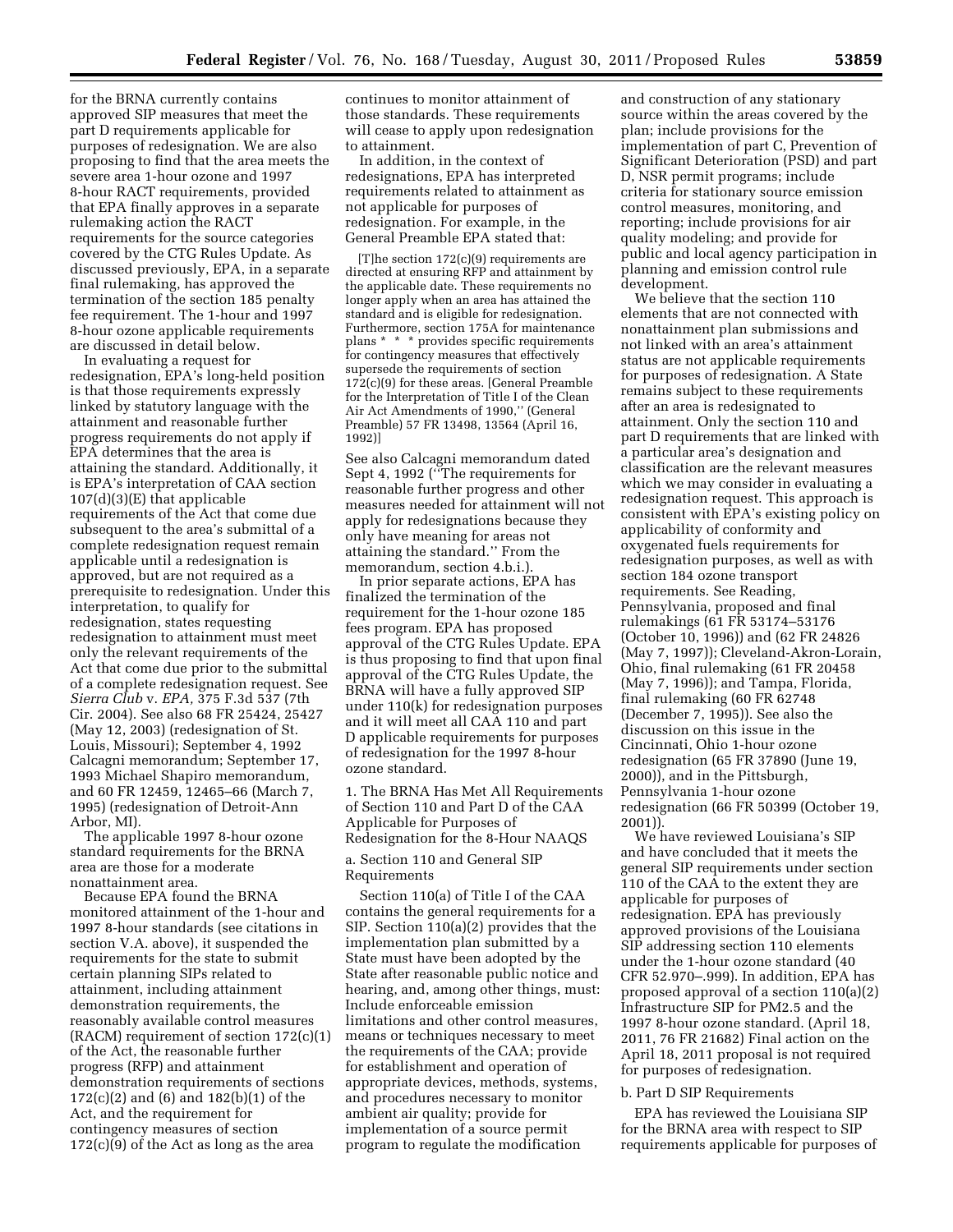redesignation under part D of the Act for both the 1-hour ozone NAAQS and the1997 8-hour ozone NAAQS. EPA believes that the Louisiana SIP for the BRNA area contains approved SIP measures that meet the part D requirements applicable for purposes of redesignation. EPA has approved or proposed to approve all of the required Part D elements. We are proposing to find the NO<sub>X</sub> and VOC RACT requirements have been met as part of this redesignation action. The VOC RACT finding is contingent on our finalizing our proposed approval of the rules implementing RACT controls on the source categories covered by the CTG Rules Update. As discussed previously, we have finalized a separate action approving the termination of the 185 fee requirement. Upon final approval of the CTG Rules Update, the BRNA area will meet all of the requirements applicable to the area under part D for purposes of redesignation. The 1-hour and 1997 8 hour ozone applicable requirements are discussed in detail below.

(i) Has the BRNA met the part D nonattainment area requirements under the 1-hour ozone standard?

The Baton Rouge 1-hour ozone nonattainment area was reclassified as severe for that standard, effective June 23, 2003. Thus, the 1-hour ozone standard requirements applicable to the area are those that apply to nonattainment areas classified as severe. Upon reclassification to severe, under section 211(k) of the Act, the use of reformulated gasoline also was to be required in the BRNA one year after the effective date of the reclassification. However, the state never implemented RFG in the BR area. As noted earlier, enforcement of the RFG requirement in the BRNA is currently stayed by court order. As such, the state has not relied on the RFG program in the past for emissions reduction and does not rely on RFG in its maintenance plan for attainment purposes. Since it is a program implemented by EPA and not by the State, we do not consider RFG a necessary requirement for redesignation. A detailed analysis of the relevant requirements and their status is provided below.

The anti-backsliding provisions at 40 CFR 51.905(a)(1) prescribe 1-hour ozone NAAQS requirements that continue to apply after revocation of the 1-hour ozone NAAQS for former 1-hour ozone nonattainment areas. Section 51.905(a)(1) provides that:

The area remains subject to the obligations to adopt and implement the applicable requirements defined in section 51.900(f),

except as provided in paragraph (a)(1)(iii) of this section and except as provided in paragraph (b) of this section.

Section 51.900(f), as amended by 70 FR 30592, 30604 (May 26, 2005), states:

Applicable requirements means for an area the following requirements to the extent such requirements apply or applied to the area for the area's classification under section 181(a)(1) of the CAA for the 1-hour NAAQS at the time of designation for the 8-hour NAAQS:

(1) Reasonably available control technology (RACT).

(2) Inspection and maintenance programs (I/M).

(3) Major source applicability cut-offs for purposes of RACT.

(4) Rate of Progress (ROP) reductions. (5) Stage II vapor recovery.

(6) Clean-fuel vehicle program under

section 182(c)(4) of the CAA.

(7) Clean fuels for boilers under section 182(e)(3) of the CAA.

(8) Transportation Control Measures (TCMs) during heavy traffic hours as

provided under section 182(e)(4) of the CAA.

(9) Enhanced (ambient) monitoring under section 182(c)(1) of the CAA.

(10) TCMs under section 182(c)(5) of the CAA.

(11) Vehicle Miles Travelled (VMT) provisions of section 182(d)(1) of the CAA. (12)  $NO<sub>x</sub>$  requirements under section 182(f) of the CAA.

(13) Attainment demonstration or alternative as provided under section 51.905(a)(1)(ii).

As explained earlier in this action, in addition to applicable requirements listed under section 51.900(f), the State must also comply with the additional 1 hour anti-backsliding requirements discussed in the Court's decisions in *South Coast Air Quality Management Dist.* v. *EPA:* (1) NSR requirements based on the area's 1-hour ozone nonattainment classification; (2) section 185 source penalty fees; (3) contingency measures to be implemented pursuant to section 172(c)(9) or 182(c)(9) of the CAA for areas not making reasonable further progress toward attainment of the one-hour ozone NAAQS, or for failure to attain the NAAQS; and, (4) transportation conformity requirements for certain types of Federal actions.

The following discusses how the applicable CAA requirements have been met in the BRNA.

40 CFR 51.905 (1), (3), and (12). RACT, Major source applicability cutoffs for purposes of RACT, and  $NO<sub>X</sub>$ requirements under section 182(f) of the CAA. Sections  $172(c)(1)$  and  $182$  of the CAA require areas that are classified as moderate or above for ozone nonattainment to adopt Reasonably Available Control Technology (RACT) requirements for sources that are subject to Control Techniques Guidelines

(CTGs) issued by EPA and for ''major sources'' of volatile organic compounds (VOCs) and nitrogen oxides  $(NO<sub>X</sub>)$ , which are ozone precursors. See 42 U.S.C. sections 7502(c)(1) and 7511a(b) and (f). RACT is defined as the lowest emissions limitation that a particular source is capable of meeting by the application of control technology that is reasonably available considering technological and economic feasibility (44 FR 53762; September 17, 1979). A CTG provides information on the available controls for a source category and provides a ''presumptive norm'' RACT. In this action, EPA is addressing RACT for both  $NO<sub>x</sub>$  and VOCs in the BR area for the 1997

8-hour ozone standard, and for the 1 hour standard.

The Phase 1 Rule provides that 1-hour ozone nonattainment areas designated as nonattainment for the 8-hour ozone NAAQS are required to adopt and implement ''applicable requirements'' according to the area's classification under the 1-hour ozone standard at the time of designation under the 8-hour standard (see 40 CFR 51.905(a)(i)). The BR area was classified as a severe nonattainment area for the 1-hour ozone NAAQS at the time of the 8-hour designation and an outstanding ''applicable requirement'' for the BR area is VOC and  $NO<sub>X</sub>$  RACT. Louisiana previously adopted rules to address RACT requirements for all source categories covered by EPA CTGs that had been issued up to that time, and to address major sources at the serious area major source threshold of 50 tons per year (tpy). The reclassification of the area from serious to severe for the 1 hour ozone standard, on April 24, 2003 (68 FR 20077), required Louisiana to ensure that RACT was in place on non-CTG sources down to 25 tpy. Louisiana has submitted SIP revisions to address the  $NO<sub>x</sub>$  and VOC RACT requirement for non-CTG sources down to 25 tpy for BR for purposes of the 1-hour ozone requirement and to address  $NO<sub>X</sub>$  and VOC RACT for the 8-hour ozone NAAQS. On June 15, 2005, Louisiana submitted rule revisions lowering the major source  $NO<sub>x</sub>$  and  $VOC$ applicability from 50 to 25 tpy for purposes of non-CTG RACT. We approved these rule revisions as part of a larger package on July, 5, 2011 (76 FR 38977).

For the 1997 8-hour ozone RACT requirements, according to EPA's Phase 2 Rule (70 FR 71612, November 29, 2005), areas classified as moderate nonattainment or higher must submit a demonstration, as a revision to the SIP, that their current rules fulfill 1997 8 hour ozone RACT requirements for all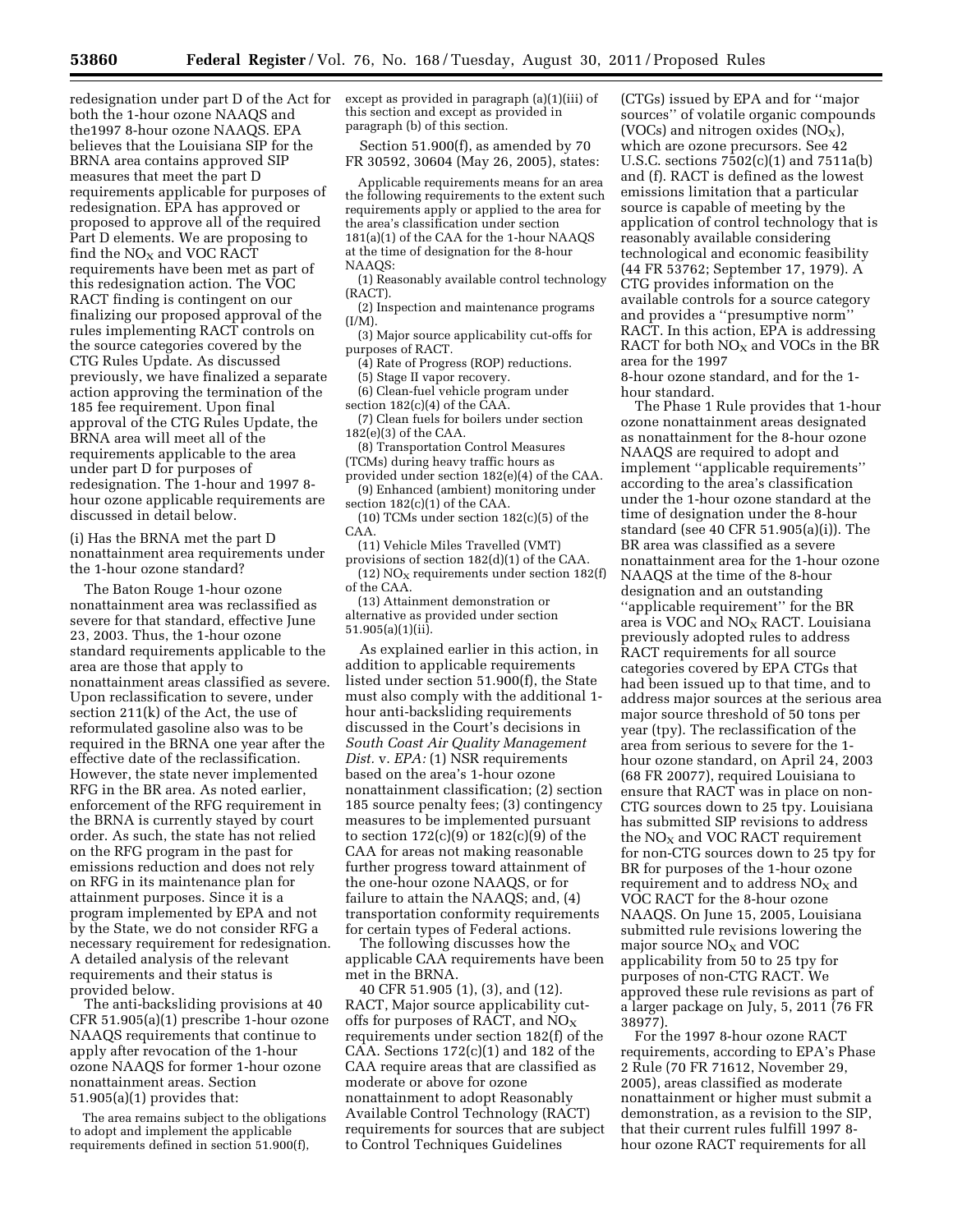CTG categories and all major non-CTG sources. The State may either demonstrate the existing SIP approved RACT rules continue to be RACT or submit revised RACT rules (See EPA's Phase 2 Rule: 70 FR 71612, as further explained in a memo from William T. Harnett dated May 19, 2006, which is included in the docket). Since BR is classified as moderate for the 1997 8 hour ozone standard, for purposes of meeting the 8-hour RACT requirement, the BR area must demonstrate RACT level controls for sources covered by a CTG document, and for each major non-CTG source.

Louisiana has submitted several SIP revisions to address the 1997 8-hour ozone standard RACT requirements for  $NO<sub>X</sub>$  and VOCs for BR. These revisions are being addressed by EPA through two actions.

First, on June 20, 2009 and August 20, 2010, Louisiana submitted SIP revisions to control VOC emissions in response to CTGs issued in 2006, 2007, and 2008. On March 17, 2011, we proposed to approve these SIP revisions, which we refer to as the CTG Rules Update (76 FR 14602). As part of the CTG Updates proposed rule, we also proposed approval, through parallel processing, of a revision proposed by Louisiana on January 20, 2011. If EPA issues a final approval of the rules addressed in the CTG Rules Update by the time this redesignation goes final, then Louisiana will have met for BR the requirement to adopt RACT rules for sources addressed in any newly issued CTGs.

Second, we are proposing in this action to approve the RACT demonstration submitted by LDEQ on August 20, 2010, and a supplement on May 16, 2011, which provides an analysis demonstrating how the BR area meets RACT requirements for all other CTG and non-CTG sources through the currently SIP-approved RACT rules. EPA reviewed and evaluated LDEQ's RACT determination for both  $NO<sub>X</sub>$  and VOCs. This review and evaluation is provided in the RACT TSD which accompanies this action.

The State submittal included among other things, the following components:

(a) A RACT demonstration including adopted State rules, which have been federally approved, addressing RACT requirements for CTG and ACT source categories. See the RACT TSD for more information.

(b) An analysis of RACT for all major sources not covered by a CTG or ACT and how these are controlled to meet RACT. This information was provided in the August 2010 submittal, and also in an Addendum to Appendix F dated May 16, 2011.

To ensure RACT was in place for major sources, the State identified all sources that emit or have the potential to emit at least 25 tons/year of VOC in the BR 1997 8-hour ozone nonattainment area. The State provided a list of each major source in a source category covered by a CTG/ACT and the rules applicable to those major sources.

The State's RACT SIP analysis was available for public comment prior to adoption by the State. For the RACT portion of its August 2010 submittal, the State received a comment letter from EPA which was addressed in the adopted rulemaking with an amendment for the RACT analysis. EPA evaluated the following elements of LDEQ's RACT SIP submittal for the BR Area:

• State Rules Addressing  $NO<sub>X</sub> RACT$ Requirements and VOC RACT Requirements for sources Covered by a CTG/ACT.

• Potential Major VOC Emissions Sources possibly not covered by a CTG/ ACT.

EPA reviewed LDEQ's RACT analysis including the State's Rules and evaluation of major sources. Also, EPA reviewed LDEQ's emissions inventory database for potential sources missing from the LDEQ analysis. Based on this review, LDEQ's RACT analysis, including its identification of all sources requiring RACT, appeared to be thorough. Additional discussion of our review and evaluations is available in the TSD.

In today's proposal, we are proposing that if we take final action to approve the CTG Rules Update, and determine in this final rule that the existing SIPapproved rules remain RACT, then Louisiana's SIP would meet the  $NO<sub>X</sub>$ and VOC RACT requirements for 8-hour ozone standard for all CTG categories and for major sources of  $NO<sub>X</sub>$  and VOCs. We are also proposing that based on our July 5, 2011 approval (76 FR 38977) of the lower major-source threshold of 25 tpy, that the state has met its outstanding 1-hour RACT obligation for the BR area. Additional detail is provided in the TSD.

*40 CFR 51.905 (2). Inspection and maintenance programs (I/M).* The BRNA is required to implement a vehicle inspection and maintenance program in the five-parish area. EPA approved this program on September 26, 2002 (67 FR 60594) and a revision to the program on November 13, 2006 (71 FR 66113).

*40 CFR 51.905 (4). Rate of progress reductions.* We approved the post-1996 ROP Plan and its associated MVEB and a revised 1990 base year emissions inventory on August 2, 1999 (64 FR 35930) for the BRNA serious 1-hour

ozone nonattainment area. This plan covered the 3-year period between 1996 and1999, achieving 9 percent reductions no later than November 15, 1999. As discussed previously, ROP is not a required element for redesignation request. With the Clean Data determinations for the 8-hour and 1 hour ozone standards, EPA suspended the obligations to submit SIP provisions to meet the 1-hour and 8-hour Rate of Progress requirements. If EPA finalizes approval of this redesignation, these obligations will be terminated.

*40 CFR 51.905 (5) Stage II vapor recovery.* EPA approved Louisiana Stage II Vapor Recovery rules for the BRNA on March 25, 1994 (59 FR 14112).

*40 CFR 51.905 (6) Clean-Fuel Vehicle program under section 182(c)(4) of the CAA.* The State met this requirement with a substitute program, which we approved on July 19, 1999 (64 FR 38577). This program imposes controls beyond the Act's requirements (*i.e.,*  RACT) for storage tanks in the BRNA by requiring guide pole and stilling well controls on external floating roof tanks. The resultant long term emission reductions were greater than the Louisiana Clean Fuel Fleet program emission reductions in the ozone nonattainment area. We had previously approved a Clean Fuel Fleet program on December 22, 1995 (60 FR 54305).

*40 CFR 51.905 (7) Clean fuels for boilers under section 182(e)(3) of the CAA.* This is an extreme area requirement and therefore does not apply to the BRNA severe area.

*40 CFR 51.905 (8) Transportation Control Measures (TCMs) during heavy traffic hours as provided under section 182(e)(4) of the CAA.* This is an extreme area requirement and therefore does not apply to the BRNA severe area.

*40 CFR 51.905 (9) Enhanced (ambient) monitoring under section 182(c)(1) of the CAA.* EPA approved a Louisiana SIP revision for enhanced ambient monitoring on June 19, 1996 (61 FR 31037) as meeting section 182(c)(1) of the CAA. The monitoring network meets the requirements in 40 CFR part 58 and section  $182(c)(1)$  for enhanced monitoring.

*40 CFR 51.905 (10) TCMs under section 182(c)(5) of the CAA.* As required by the Clean Air Act section 176(c) (42 U.S.C. 7506(c)), the Louisiana Department of Environmental Quality demonstrated conformity of area transportation plans to the motor vehicle emissions budgets established in the BRNA Attainment Demonstration approved by EPA on October 2, 2002 (67 FR 61786).

*40 CFR 51.905 (11) Vehicle miles traveled (VMT) provisions of section*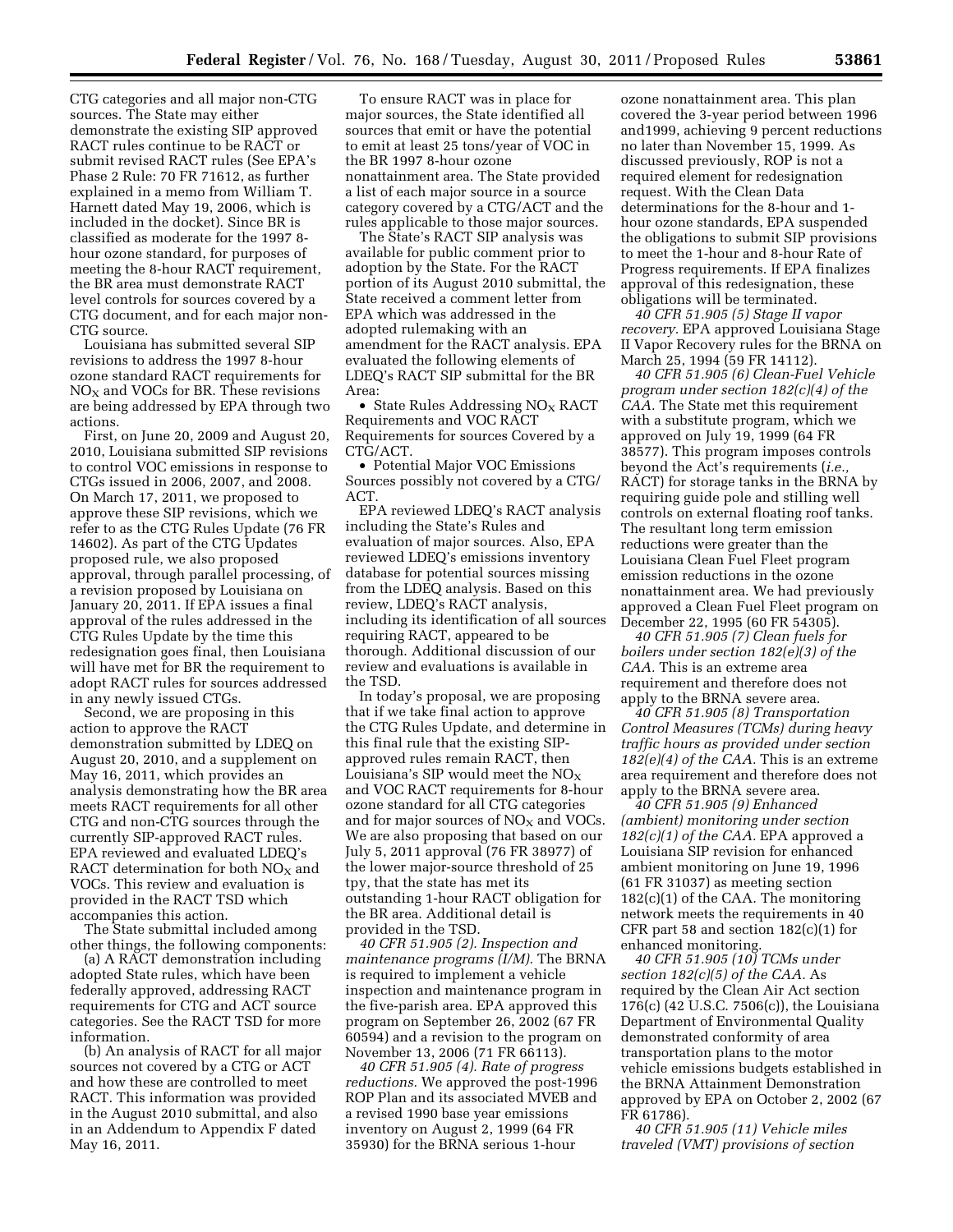*182(d)(1) of the CAA.* EPA approved the VMT Offset Analysis on November 21, 2006 (71 FR 67308).

*40 CFR 51.905 (13) Attainment demonstration or alternative as provided under section 51.905(a)(1)(ii).*  Louisiana elected the option to submit an 8-hour ozone attainment demonstration SIP to demonstrate attainment of the 1997 8-hour ozone standard by the area's 8-hour ozone attainment date with associated MVEBs and an RACM analysis. The SIP was submitted to EPA on August 31, 2010. EPA has not acted on it. As discussed previously, EPA's long-held position is that an attainment demonstration with the RACM analysis is not an applicable requirement for purposes of evaluating an ozone redesignation request where the area is attaining the standard. (General Preamble, 57 FR 13564). See also 40 CFR 51.918. Upon redesignation, the obligation is terminated. Moreover EPA has determined that the area has attained the 1-hour and 1997 8-hour ozone standards, and thus the area's obligation to submit either attainment demonstration has been suspended. See Our Clean Data Determinations at 75 FR 6570 and 75 FR 54778. Upon our final approval of the redesignation request the requirement to have an approved 1 hour and 8-hour attainment demonstration will be terminated.

(ii) South Coast Anti-Backsliding Measures

*NSR.* EPA has also determined that areas being redesignated need not comply with the requirement that a NSR program be approved prior to redesignation, provided that the area demonstrates maintenance of the standard without a part D NSR program in effect, since PSD requirements will apply after redesignation. The rationale for this view is described in a memorandum from Mary Nichols, Assistant Administrator for Air and Radiation dated October 14, 1994, titled, ''Part D New Source Review Requirements for Areas Requesting Redesignation to Attainment.'' The State's PSD program becomes effective in the area immediately upon redesignation to attainment. 5 Louisiana has demonstrated that BRNA will be able to maintain the standard without a part D NSR program in effect, and therefore, Louisiana need not have a fully approved part D NSR program prior to approval of the redesignation request. Consequently, EPA concludes

that an approved NSR program is not an applicable requirement for purposes of redesignation, where it is not required for maintenance, as is the case here. See the more detailed explanations of this issue in the following rulemakings: Detroit, Michigan (60 FR 12467–12468 (March 7, 1995); Cleveland-Akron-Lorain, Ohio (61 FR 20458, 20469– 20470, May 7, 1996); Louisville, Kentucky (66 Fr 53665, 53669, October 23, 2001); Grand Rapids, Michigan (61 FR 31831, 31836–31837, June 21, 1996).6

*Section 185 fees.* On July 7, 2011 (76 FR 39755), EPA finalized approval of a determination to terminate the CAA section 1-hour ozone 185 penalty fees program requirement for the BRNA. EPA's rulemaking cited a January 5, 2010 guidance document regarding section 185, but the rulemaking proposal also set forth separately in detail EPA's proposed rationale for terminating 1-hour ozone antibacksliding 185 requirements when EPA determines that an area has attained the 1-hour standard and when that attainment is due to permanent and enforceable requirements. 76 FR 17368 (March 29, 2011). EPA proposed and explained both its interpretation of the termination requirements, derived from statutory criteria for redesignation, and the application of this interpretation to the specific circumstances of the Baton Rouge area. EPA explained that the Baton Rouge area met the core redesignation requirements that would have been applicable were EPA still redesignating areas for the 1-hour standard—a process EPA discontinued six years ago because it was unnecessary and not consistent with revocation of the 1-hour standard.

EPA published notice of its proposed termination and EPA's underlying rationale in the **Federal Register**, and established a 30-day period for public comments to be submitted. No adverse comments were received; however,

commenters submitted 13 sets of comments in support of EPA's proposal.

On June 23, 2011, EPA signed a final rulemaking that terminated the 1-hour anti-backsliding section 185 requirements for the Baton Rouge area. Subsequently, on July 1, 2011, the DC Circuit issued a ruling in *Natural Resources Defense Council* v. *EPA,* No. 10–1056 (D.C. Cir), vacating the guidance document. The Court's opinion, however, did not address the rationale or circumstances pertaining to the termination of the 1-hour antibacksliding 185 requirements for any area including the Baton Rouge area. In the case of Baton Rouge, EPA, after providing for notice and comment on its proposed rationale and how it applies to the facts of Baton Rouge, determined that the area has attained the 1-hour ozone standard, and that this attainment is due to permanent and enforceable emissions reductions. In its proposed rulemaking, EPA explained how and why these findings justify termination of the section 185 requirements for Baton Rouge. See 76 FR 17368. EPA believes that the procedure and substance of the Baton Rouge rulemaking are outside the scope of the agency action of which the Court disapproved in its July 1 ruling, and that therefore the Baton Rouge termination determination survives and withstands the Court's ruling regarding EPA's guidance.

In its Baton Rouge proposal, EPA proposed its interpretation of the statutory requirements. EPA stated its belief that a state could meet its 185 1 hour anti-backsliding obligations through a SIP revision containing either the fee program prescribed in section 185, or an equivalent alternative program. It stated: ''EPA believes that an alternative program may be acceptable if it is consistent with the principles of section 172(e) of the CAA, which allows EPA through rulemaking to accept alternative programs that are ''not less stringent'' where EPA has revised the NAAQS to make it less stringent. EPA explained that in its Phase 1 ozone implementation rule for the 1997 ozone NAAQS (69 FR 23951 April 30, 2004), EPA determined that although section 172(e) does not directly apply where EPA has strengthened the NAAQS, as it did in 1997, it was reasonable to apply the same principle for the transition from the 1-hour NAAQS to the 1997 8-hour NAAQS. 76 FR 17369–70. As part of applying the principle in section 172(e) for purposes of the transition from the 1-hour standard to the 1997 8-hour standard, EPA went on to state that it would

<sup>5</sup> If the State believes that a rule change is required, it must adopt and submit it to EPA for approval as a SIP revision. Upon EPA's approval of the SIP revision submittal, PSD applies in the area.

<sup>6</sup>The interpretation that NNSR does not apply to areas designated attainment for a NAAQS and thus is not needed in the SIP for such an area is consistent with *Greenbaum* v. *EPA,* 370 F.3rd 527, at 536 (''It would make little sense for [NSR] to be included in the post-attainment SIP, as the Clean Air Act \* \* \* explicitly states that attainment area SIPs must include a PSD program.''). As the DC Circuit held in *Alabama Power,* 636 F.3d 323, at 365 (D.C. Cir. 1979), the applicability of PSD is geographically limited by the language of CAA section 165(a), which states that unless specified conditions are met, ''[n]o major emitting facility \* \* \* may be constructed *in any area to which this part [Part C] applies''* (emphasis added). Thus, with respect to ozone, EPA's interpretation is that areas designated attainment for the 1997 8-hour standard are subject to section 165(a), not the 172(c)(5) SIP requirement.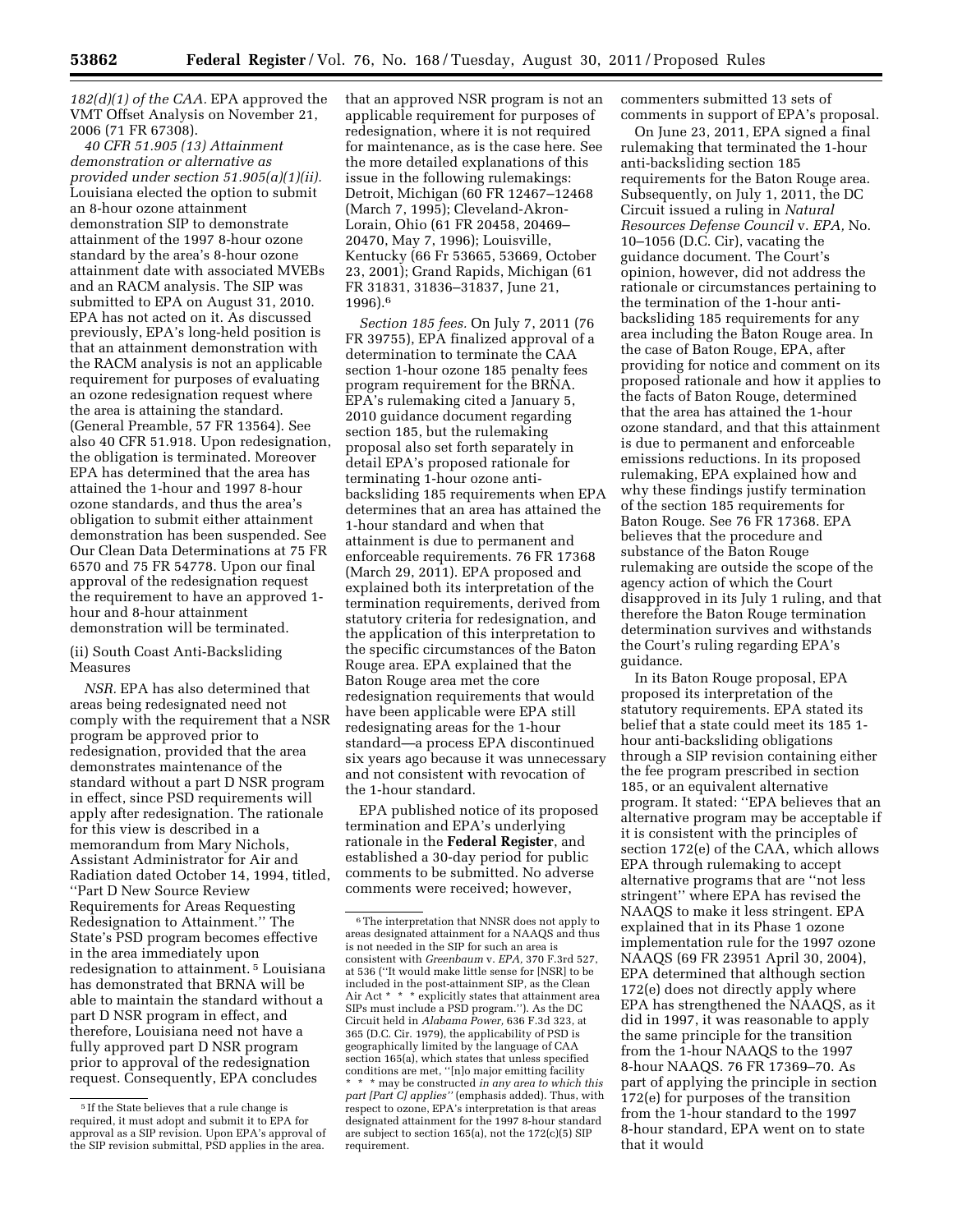''consider alternative programs to satisfy the section 185 fee program SIP revision requirement. States choosing to adopt an alternative program to the section 185 fee program must demonstrate that the alternative program is no less stringent than the otherwise applicable section 185 fee program and EPA must approve such demonstration after notice and comment rulemaking.''

In the Baton Rouge proposed rulemaking, EPA proposed that if it determined that the area is attaining the 1-hour ozone NAAQS, based on permanent and enforceable emissions reductions, the area's existing SIP could be considered an adequate alternative program. EPA explained that under these circumstances, the Baton Rouge area's existing SIP measures, in conjunction with other enforceable Federal measures, would be adequate to achieve attainment, which is the purpose of the section 185 program. EPA stated that ''the section 185 fee program is an element of an area's attainment demonstration, and its object is to bring about attainment after a failure of an area to attain by its attainment date. Thus, areas that have attained the 1-hour ozone standard, the standard for which the fee program was originally required, as a result of permanent and enforceable emission reductions, would have a SIP that is not less stringent than the SIP required under section 185.'' 76 FR 17370.

EPA further explained its position: ''We believe that it is reasonable for the fee program obligation that applies for purposes of anti-backsliding to cease upon a determination, based on notice-and-comment rulemaking, that an area has attained the 1 hour ozone standard due to permanent and

enforceable measures. This determination centers on the core criteria for redesignations under CAA section 107(d)(3). We believe these criteria provide reasonable assurance that the purpose of the 1-hour antibacksliding fee program obligation has been fulfilled in the context of a regulatory regime where the area remains subject to other applicable 1-hour anti-backsliding and 8 hour measures.'' 76 FR 17370.

In the proposed rulemaking, EPA referred to the January 5, 2010 guidance as ''expressing [EPA's] views'' as to ''*potential* rationales'' (76 FR 17371, emphasis added) for terminating 1-hour ozone section 185 requirements. With respect to the 1-hour section 185 antibacksliding requirements for Baton Rouge, however, EPA stated that its proposed rulemaking notice for that area ''formally sets forth EPA's legal interpretation concerning the basis for terminating those obligations'', thereby making the specific rationale for Baton Rouge subject to notice and comment rulemaking. EPA then discussed at length the facts supporting its proposed finding that the Baton Rouge area had continuously attained the 1-hour ozone standard during the 2006–2008 time period, and that the state had shown that this attainment is due to permanent and enforceable emissions limitations, thereby supporting the conclusion that the State SIP had supplied an adequate alternative program under the specific circumstances presented. 76 FR 17371– 72.

The Court's opinion does not preclude EPA from terminating the 1 hour section 185 anti-backsliding requirement for areas like Baton Rouge, that EPA has determined through notice and comment rulemaking, have attained the 1-hour ozone standard due to permanent and enforceable emissions reductions.

We therefore believe that, for the purpose here of evaluating applicable requirements pertaining to redesignation, Louisiana's obligation to satisfy the 1-hour ozone anti-backsliding requirement for section 185 fees has been terminated.

*Contingency Measures.* Sections 172(c)(9) and 182(c)(9) of the CAA require ozone plans for nonattainment areas to contain measures to be implemented in the event that any RFP or attainment deadline is missed. As explained in a March 26, 2009 (74 FR 13166) proposal, it is EPA's position that contingency measures are not an applicable requirement for purposes of evaluating an ozone redesignation request when an area is attaining the relevant standard. EPA's long-held position is that those requirements expressly linked by statutory language with the attainment and reasonable further progress do not apply when an area requesting redesignation is attaining the standard. Pursuant to EPA's determination that the BRNA attained the 1-hour ozone standard (February 10, 2010, 75 FR 13166), the requirement to submit the 1-hour contingency measures was suspended. This obligation will be terminated upon a final approval of the redesignation request.

For more detail regarding the applicable 1-hour ozone requirements and EPA's approval actions, see the Technical Support Document (TSD), which is included in the electronic docket. Listed below are the severe ozone 1-hour area requirements that have already been met by the BR area for the purposes of this redesignation.

| Requirement<br>Clean Air Act as amended in 1990 section                     | EPA Approval/other justification                                                                                                                                                                                                                                                                                       |
|-----------------------------------------------------------------------------|------------------------------------------------------------------------------------------------------------------------------------------------------------------------------------------------------------------------------------------------------------------------------------------------------------------------|
|                                                                             | August 26, 1996 (61 FR 38590).                                                                                                                                                                                                                                                                                         |
|                                                                             | Required under section 182(c)(3).<br>August 20, 1999 (64 FR 45454).                                                                                                                                                                                                                                                    |
| 182(a)(2)(C) Permit programs and 182(a)(4) General Off-<br>set requirement. | EPA has determined that areas being redesignated need not comply with the re-<br>quirement that a NSR program be approved prior to redesignation, provided that<br>the area demonstrates maintenance of the standard without a part D NSR program<br>in effect, since PSD requirements will apply after redesignation. |
|                                                                             | February 6, 1995 (60 FR 02014).                                                                                                                                                                                                                                                                                        |
| 182(b)(1) Plan Provisions for Reasonable Further<br>Progress.               | This is covered by the requirement in $182(c)(2)$ .                                                                                                                                                                                                                                                                    |
| 182(b)(2) Reasonably Available Control Technology                           | May 5, 1994 (59 FR 23164).                                                                                                                                                                                                                                                                                             |
|                                                                             | August 26, 1996 (61 FR 38590).                                                                                                                                                                                                                                                                                         |
|                                                                             | December 31, 1996 (61 FR 55894).                                                                                                                                                                                                                                                                                       |
|                                                                             | February 2, 1998 (62 FR 63658).                                                                                                                                                                                                                                                                                        |
|                                                                             | November 8, 1998 (63 FR 47429).                                                                                                                                                                                                                                                                                        |
|                                                                             | March 25, 1994 (59 FR 14112).                                                                                                                                                                                                                                                                                          |
| 182(b)(4) Motor Vehicle Inspection and Maintenance                          | Required under section 182(c)(3).                                                                                                                                                                                                                                                                                      |
|                                                                             | August 20, 1999 (64 FR 45454).                                                                                                                                                                                                                                                                                         |
|                                                                             | June 19, 1996 (61 FR 31035).                                                                                                                                                                                                                                                                                           |
| 182(c)(2) Attainment and Reasonable Further Progress                        | December 23, 1996 (61 FR 54737).                                                                                                                                                                                                                                                                                       |
| Demonstrations.                                                             | August 2, 1999 (64 FR 35930).                                                                                                                                                                                                                                                                                          |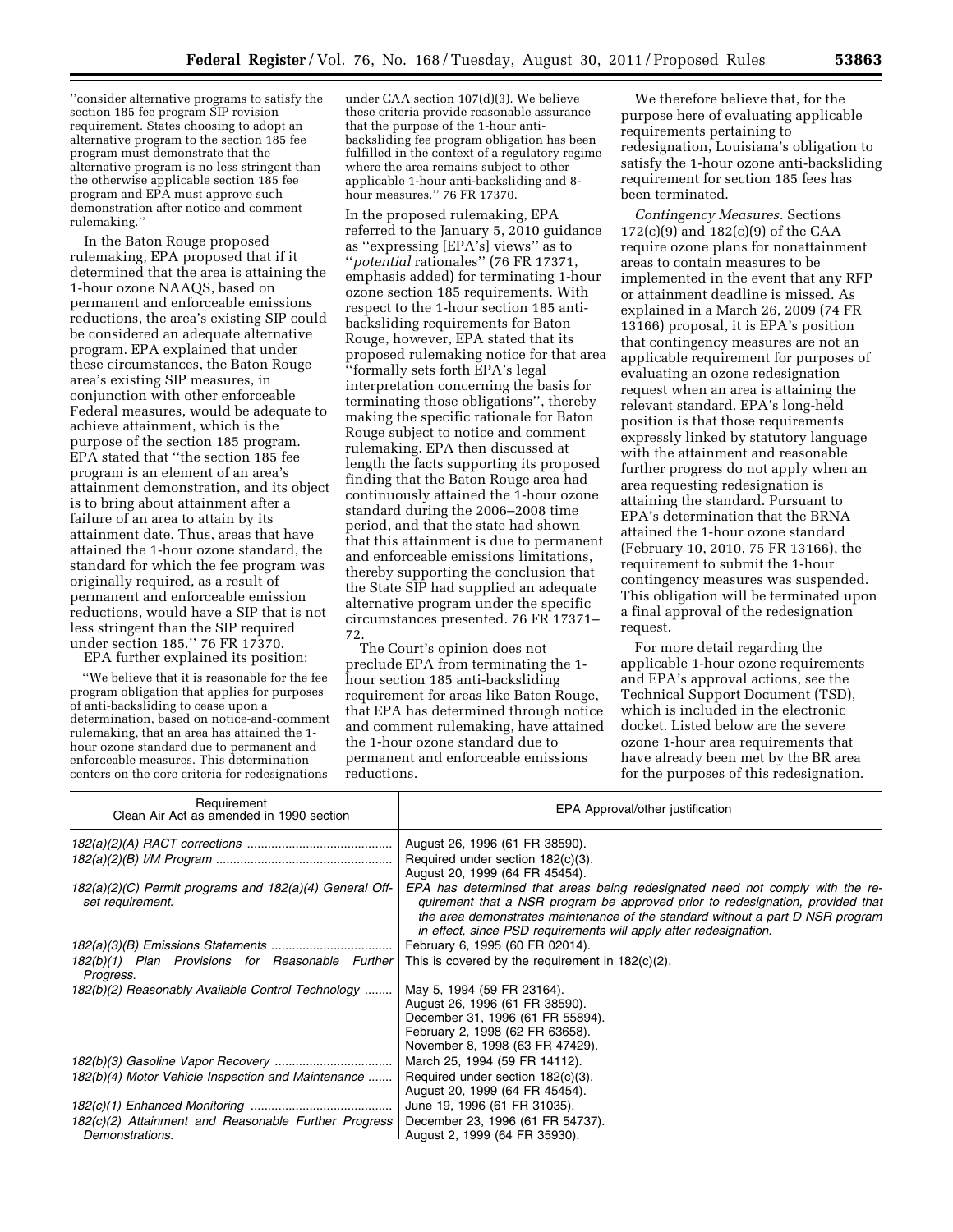| Requirement<br>Clean Air Act as amended in 1990 section                               | EPA Approval/other justification                                                                                        |
|---------------------------------------------------------------------------------------|-------------------------------------------------------------------------------------------------------------------------|
| 182(c)(3) Enhanced Vehicle Inspection and Maintenance<br>Program.                     | August 20, 1999 (64 FR 45454).                                                                                          |
|                                                                                       | Clean Fuel Fleet Substitute Program, July 19, 1999.                                                                     |
|                                                                                       | October 2, 2002 (67 FR 61786).                                                                                          |
|                                                                                       | This requirement is related to the NSR program that is not an applicable requirement<br>for redesignation.              |
| 182(c)(7) Special Rule for Modifications of Sources Emit-<br>ting Less Than 100 Tons. | This requirement is related to the NSR program that is not an applicable requirement<br>for redesignation.              |
| 182(c)(8) Special Rule for Modifications of Sources Emit-<br>ting 100 Tons or More.   | This requirement is related to the NSR program that is not an applicable requirement<br>for redesignation.              |
|                                                                                       | September 26, 2002 (67 FR 60590). This requirement was suspended pursuant to<br>the 1-hour determination of attainment. |
|                                                                                       | February 10, 2010 (75 FR 6570).                                                                                         |
|                                                                                       | September 30, 2002 (67 FR 61260).                                                                                       |
|                                                                                       | November 21, 2006 (71 FR 67308).                                                                                        |
|                                                                                       | This requirement is related to the NSR program that is not an applicable requirement<br>for redesignation.              |
|                                                                                       | July 7, 2011 (76 FR 39775).                                                                                             |

(iii) Part D SIP Requirements Under 1997 8-Hour Standard: Part D, Subpart 2 Applicable SIP Requirements

The only moderate area requirements applicable for purposes of redesignation for the 1997 8-hour ozone standard under part D, section 182(b) that became due prior to the submission of the complete redesignation request are the control techniques guidelines (CTGs) to meet requirements for RACT under section 182(b)(2). The State submitted several SIP revisions addressing the CTG rules requirements, and provided a SIP revision addressing  $NO<sub>X</sub>$  and VOC RACT requirements in BR on August 31, 2010. The CTG Rules Update was proposed for approval in a separate rulemaking published in the **Federal Register** on March 17, 2011 (76 FR 14602). If EPA finalizes its proposed approval of the CTG Rules Update together with the NOx and VOC RACT requirements which are addressed in today's action, the area will have met all the requirements applicable under its prior severe 1-hour classification and current moderate 1997 8-hour classification for purposes of redesignation of the 1997 8-hour ozone standard. Additional information about the CTG Rules Update and RACT Update requirements is provided in the discussion above, as well as in the TSD.

# (iv) Section 176 Conformity Requirements

Section 176(c) of the CAA requires states to establish criteria and procedures to ensure that Federally supported or funded projects conform to the air quality planning goals in the applicable SIP. The requirement to determine conformity applies to transportation plans, programs and projects developed, funded or approved under title 23 of the United States Code

(U.S.C.) and the Federal Transit Act (transportation conformity) as well as to all other Federally supported or funded projects (general conformity). State conformity revisions must be consistent with Federal conformity regulations relating to consultation, enforcement and enforceability that the CAA required the EPA to promulgate.

EPA believes it is reasonable to interpret the conformity SIP requirements as not applying for purposes of evaluating the redesignation request under section 107(d) because state conformity rules are still required after redesignation and Federal conformity rules apply where state rules have not been approved. See *Wall* v. *EPA,* 265 F.3d 426 (6th Cir. 2001) (upholding this interpretation). See also 60 FR 62748 (December 7, 1995, Tampa, Florida).

## (v) NSR Requirements

As with the nonattainment NSR requirements for the 1-hour ozone standard, EPA has determined that areas being redesignated need not have an approved 1997 8-hour nonattainment NSR program prior to redesignation, provided that the area demonstrates maintenance of the standard without a part D NSR program in effect, since PSD requirements will apply after redesignation. The rationale for this view is described in a memorandum from Mary Nichols, Assistant Administrator for Air and Radiation, dated October 14, 1994, entitled ''Part D New Source Review (Part D NSR) Requirements for Areas Requesting Redesignation to Attainment.'' Louisiana demonstrated in the accompanying maintenance plan that BR will be able to maintain the standard without a part D NSR program in effect, and therefore, Louisiana need not have

a fully approved part D NSR program prior to approval of the redesignation request. Louisiana's PSD program will become effective in BRNA upon redesignation to attainment (unless a rule change is necessary; see footnote 4). See rulemakings for Detroit, Michigan (60 FR 12467–12468, March 7, 1995); Cleveland-Akron-Lorrain, Ohio (61 FR 20458, 20469–70, May 7, 1996); Louisville, Kentucky (66 FR 53665, October 23, 2001); Grand Rapids, Michigan (61 FR 31834–31837, June 21, 1996).

#### (vi) Section 182(a)(1) Inventory Requirements

The moderate area requirements at section 182(a) and 40 CFR 51.915 require that the BR 1997 8-hour ozone area meet the emissions inventory requirements of section 182(a)(1). An emissions inventory is an estimation of actual emissions of air pollutants in an area. The emissions inventory consists of VOC and  $NO<sub>x</sub>$  emissions, as they are ozone precursors. EPA approved a base year inventory for 2002 on September 3, 2009 (74 FR 45561) under 182(b) for moderate areas. A more detailed discussion of the emission inventory for the BRNA can be found in the analysis of the maintenance plan for this redesignation below.

2. The BRNA Has a Fully Approved SIP Under Section 110(k) of the CAA

EPA proposes to find that the area has an approved SIP for all the 1997 8-hour ozone requirements applicable for purposes of redesignation. This proposal is contingent on our final approval of the  $NO<sub>X</sub>$  and VOC RACT analyses and provisions that are addressed in today's action and in the CTG Rules Update. EPA is proposing to find that, upon EPA's final approval of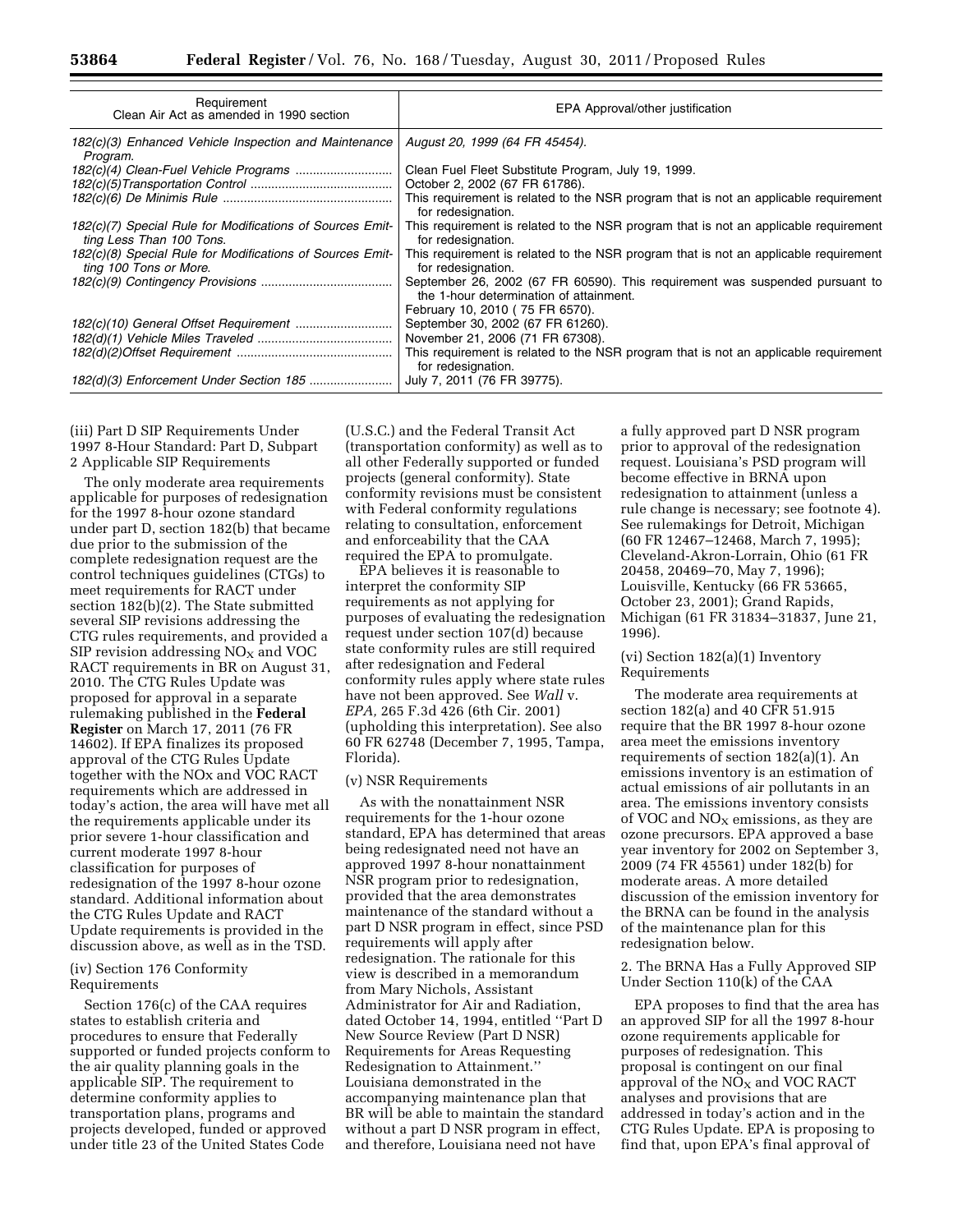the BR emissions inventory, the VOC and  $NO<sub>X</sub>$  RACT analysis, and the CTG Rules Update, the BR area will meet all requirements applicable to the area for purposes of redesignation for the 1997 8-hour ozone standard under section 110 and part D and have a fully approved applicable implementation plan for the area under section 110(k). As noted earlier, implementation of RFG is not required for purposes of redesignation.

EPA may rely on prior SIP approvals in approving a redesignation request; see Calcagni Memorandum at p. 3; *Southwestern Pennsylvania Growth Alliance* v. *Browner,* 144 F.3d 984, 989– 90 (6th Cir. 1998); *Wall,* 265 F.3d 426, plus any additional measures it may approve in conjunction with a redesignation action. See 68 FR 25426 (May 12, 2003) and citations therein. Following passage of the CAA of 1970, Louisiana adopted and submitted, and EPA fully approved at various times, provisions addressing the various 1-hour ozone standard SIP elements applicable in the BR area as discussed above.

As indicated, EPA believes that the section 110 elements not connected with nonattainment plan submissions and not linked to the area's nonattainment status are not applicable requirements for purposes of

redesignation. As set forth above, with the exceptions noted, the area has met all other applicable requirements for purposes of redesignation for the 1997 8-hour ozone standard.

*C. Are the air quality improvements in the BR nonattainment area due to permanent and enforceable emission reductions resulting from the implementation of State and Federal regulations and other permanent and enforceable emission reductions?* 

EPA proposes to find that Louisiana has demonstrated that the observed ozone air quality improvement in the BR area is due to permanent and enforceable reductions in emissions resulting from implementation of emissions controls contained in the SIP, Federal control measures, and other State-adopted control measures.

1. Emissions Reductions as Shown by Emissions Inventory Data

EPA believes that the improvement in air quality in the Baton Rouge area during the 2002–2008 timeframe, which resulted in attainment of both the 1 hour and 1997 8-hour ozone standards, is due to emissions reductions from permanent and enforceable measures. Table 3 shows the changes in emissions for  $NO<sub>X</sub>$  and VOC's from 2002 to 2008.

# TABLE 3—SUMMARY OF TOTAL EMISSION REDUCTIONS

|                                                   | $NO_{X}$<br><b>TPD</b> | VOC<br>TPD     |
|---------------------------------------------------|------------------------|----------------|
| Base Year (2002) In-<br>ventory<br>2008 Emissions | 200.3<br>143.8         | 211.0<br>101.3 |

Emissions of both VOC and  $NO<sub>X</sub>$  have been reduced during the time period leading up to December 31, 2008, the date when Baton Rouge reached attainment for the 1-hour standard.

The State also analyzed the changes in VOC and  $NO<sub>x</sub>$  emissions in the BR area between the original base year of 2002 and the year 2006 during which the area attained the standard. The 2006 inventory was generated from the approved 2002 base year inventory (September 3, 2009, 74 FR 45561). The 2002 and 2006 emissions for the BRNA area were determined using EPA accepted methods and guidance.7 The State documented the VOC and NOX emission control measures that have been implemented in the BR area for at least the past 3 years. Comparing the 2002 and 2006  $NO<sub>X</sub>$  and VOC emissions to the projected future year emissions, a downward trend is observed. Broken out by source category, the reduction in emissions is shown in Table 4.

TABLE 4—A COMPARISON OF VOC AND  $NOS$  EMISSIONS IN THE BRNA AREA BY SOURCE CATEGORY FROM THE YEAR 2002 AND THE YEAR 2006

[Tons per average ozone season day]

| Source category |                                  | <b>VOC Emissions</b><br>(tpd)    |                                            | $NOx$ Emissions<br>(tpd)         |                                 |                                             |  |
|-----------------|----------------------------------|----------------------------------|--------------------------------------------|----------------------------------|---------------------------------|---------------------------------------------|--|
|                 | 2002                             | 2006                             | Percent<br>change                          | 2002                             | 2006                            | Percent<br>change                           |  |
|                 | 40.17<br>29.71<br>22.97<br>14.99 | 33.10<br>31.59<br>13.60<br>17.60 | $-17.6$<br>$+5.95$<br>$-22.38$<br>$+16.75$ | 117.91<br>3.90<br>43.59<br>34.01 | 73.40<br>4.06<br>36.75<br>29.30 | $-37.75$<br>$+4.10$<br>$-15.69$<br>$-13.85$ |  |
| Total           | 107.84                           | 95.89                            | $-11.08$                                   | 199.41                           | 143.50                          | $-28.04$                                    |  |

2. Impact of Emissions Controls Implementation: Trend Analysis

The State provided design value data from 1997 through 2008 to illustrate the downward trend in ozone since 2005. (See Chart 1 on page 9 of the state's submittal.) In addition, it provided a table of design values by monitor for the 2006–2008 monitoring period that also shows the general downward trend in emissions during that time period. (Table 1, *Ibid.*)

3. Permanent and Enforceable Emissions Controls Implemented

The Baton Rouge nonattainment area control strategy is primarily  $NO<sub>X</sub>$ driven, therefore no major VOC rules have been adopted other than those required to meet updated CTGs as required by the Act. LDEQ attributes the reductions in emissions primarily to the stationary source  $NO<sub>x</sub>$  control measures implemented no later than May 1, 2005, which were required by the State's

rules. The following is a discussion of the permanent and enforceable emission controls that have been implemented in the BR area. In Louisiana's 8-hour ozone redesignation request, the State documented all of the emission control rules or programs that have impacted VOC or  $NO<sub>x</sub>$  emissions during the period 1990–2008.

<sup>7</sup>EPA. 2007. Guidance on the Use of Models and Other Analyses for Demonstrating Attainment of Air Quality Goals for Ozone  $PM_{2.5}$ , and Regional

Haze. Prepared by the U.S. Environmental Protection Agency, Office of Air Quality Planning and Standards, Air Quality Analysis Division, Air

Quality Modeling Group, Research Triangle Park, NC (EPA–454/B–07–002, April 2007).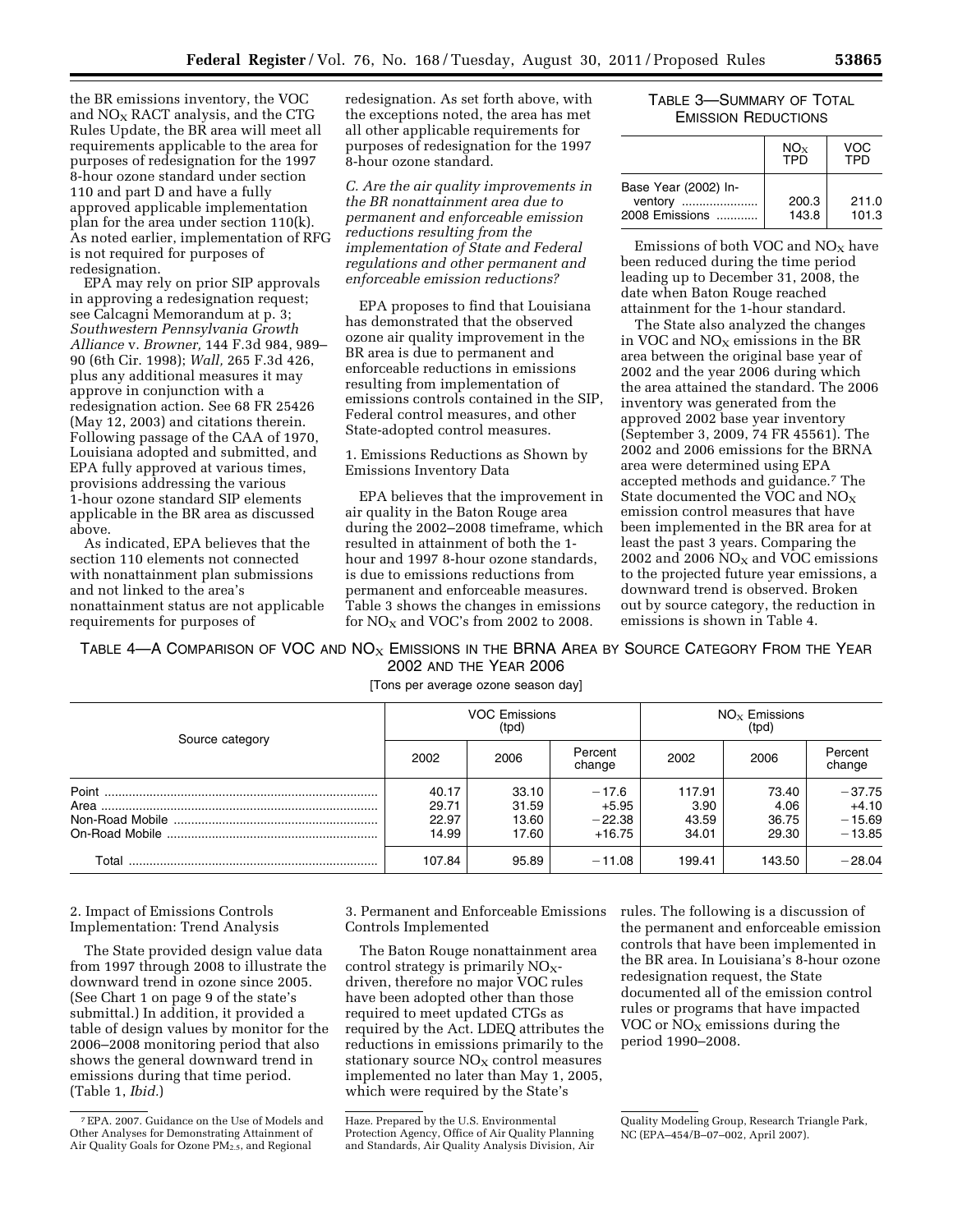a. Reasonably Available Control Techniques

Louisiana notes that a number of VOC and  $NO<sub>X</sub>$  RACT rules which were developed in prior years have continued to provide additional VOC and  $NO<sub>x</sub>$ emission reductions during more recent years. For VOC controls, with the exception of the source categories covered by the most recently published CTGs (see a discussion of the new CTG RACT rules below), Louisiana has adopted and implemented VOC RACT rules for source categories covered by older (prior to 2006) CTGs and for major non-CTG sources in the five-parish BRNA. All VOC RACT rules are contained in Chapter 21 of Louisiana Administrative Code (LAC 33:III Chapter 21), and all  $NO<sub>X</sub> RACT$  rules are contained in Chapter 22 of the LAC (LAC 33:III Chapter 22). All of these VOC and NOX RACT rules have been

approved by the EPA as revisions of the Louisiana SIP.

b. ROP Plans and Attainment Demonstration Plan

EPA approved a serious area attainment plan and ROP plans as noted above under the 1-hour ozone standard requirements for serious areas. October 22, 1996 (61 FR 54737) and July 2, 1999 (64 FR 35930). Measures in these plans include Stage II Vapor Recovery, marine vapor recovery, tank vent recovery, emission reductions from vents to flares, tank fitting controls, fugitive emission controls, secondary roof seals on tanks, as well as some federally required controls pursuant to NESHAPs and NSPS. All these measures continue to produce reductions today.

## $c. NO<sub>x</sub> Control Rules$

 $NO<sub>X</sub>$  emission reductions were achieved through the implementation of  $NO<sub>x</sub>$  control measures for stationary sources which were adopted by the state effective on February 20, 2002, and approved by EPA on September 27, 2002 (67 FR 60877), and adopted by the state on August 20, 2003 and approved by EPA on July 5, 2011 (76 FR 38977). These rules were implemented between February 20, 2002, and May 1, 2005.

The rules established emission factors (standards) for  $NO<sub>X</sub>$  sources within the BRNA. These revisions achieved approximately 40 TPD of additional  $NO<sub>X</sub>$  reductions in the BRNA beginning with the compliance date of May 1 2005 and continuing to date. These rules are still part of the state's rules and are enforceable at the state and Federal level. The specific standards are listed below.

| $NOx$ Reduction measures 2002-2008             | $NOx$ Standard   |
|------------------------------------------------|------------------|
| Electric Power Generating System Boilers:      |                  |
|                                                |                  |
|                                                |                  |
|                                                |                  |
|                                                |                  |
|                                                |                  |
|                                                |                  |
|                                                |                  |
|                                                |                  |
| Process Heater/Furnaces:                       |                  |
|                                                |                  |
|                                                |                  |
|                                                |                  |
|                                                |                  |
| <b>Stationary Gas Turbines:</b>                |                  |
|                                                |                  |
|                                                |                  |
|                                                |                  |
|                                                |                  |
|                                                |                  |
|                                                | l 0.16 lb/MMBtu. |
| <b>Stationary Internal Combustion Engines:</b> |                  |
|                                                |                  |
|                                                | 4 g/Hp-hr.       |
|                                                | $2$ g/Hp-hr.     |
|                                                |                  |

The bulk of the  $NO<sub>X</sub>$  emissions between 2002 and 2006 came from the source categories listed in the table above. In 2006, stationary (point) sources made up over 51 percent of the entire  $NO<sub>X</sub>$  inventory for the BRNA, which is a decrease from over 59 percent in 2002. In addition, Louisiana adopted and implemented emission control rules requiring existing sources of VOC to meet, at minimum, RACT. These requirements apply to sources in categories covered by CTGs and other major non-CTG sources. These rules were adopted and implemented prior to 2002. (62 FR 63658, February 2, 1998; 63 FR 47429, November 8, 1998).

d. Federal Emission Control Measures

LDEQ notes that on-road Federal emission control measures have had positive impacts on VOC and  $NO<sub>X</sub>$ emissions in the BR area for reaching attainment. Table 5 shows the Federal emissions reductions programs in the BR area for fuels and motor vehicles:

# TABLE 5—BR FEDERAL EMISSION REDUCTIONS PROGRAMS

Federal Measures:

- Tier 2 Fuel and Vehicle Emission Standards
- Onboard Refueling Vapor Recovery (ORVR) for light-duty vehicles
- R Heavy-Duty Engine and Vehicle and Fuel Standards
- Æ Federal controls on certain nonroad engines
- Federal control through Maximum Achievable Control Technology (MACT) of Hazardous Air Pollutants emissions
- Æ Volatile Organic Compound Emission Standards for Consumer Products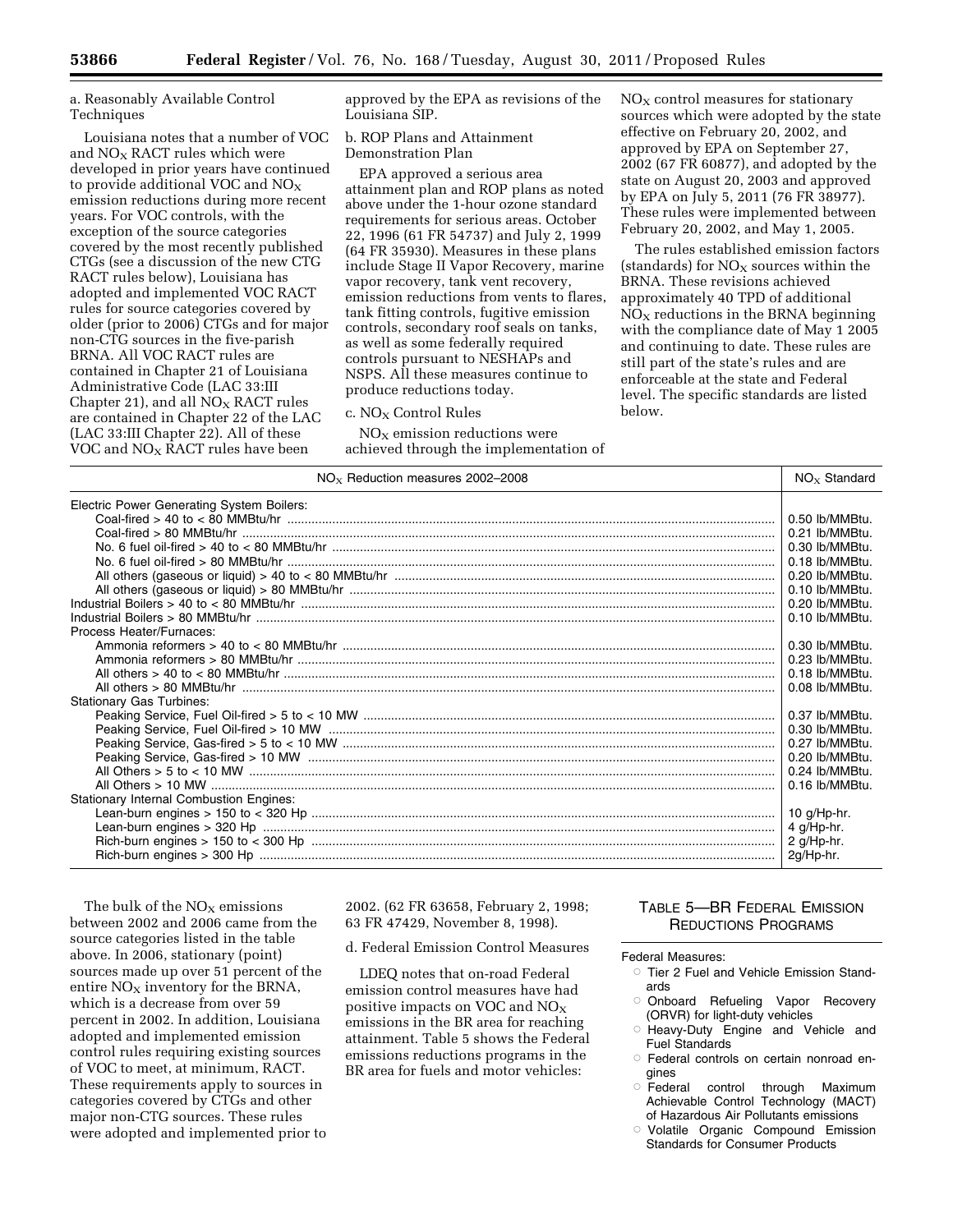TABLE 5—BR FEDERAL EMISSION REDUCTIONS PROGRAMS—Continued

- ÆVolatile Organic Compound Emission
- Standards for Architectural Coatings Æ
- Locomotives and Marine Compression-Ignition Engines

#### Summary

The above discussion shows that state, local and Federal emission controls have contributed to the ozone air quality improvement in the BR area that resulted in attainment of the 1997 8-hour ozone standard. Emissions inventory data demonstrates that  $NO<sub>x</sub>$ and VOC emissions have dropped substantially between 2002 and 2008 for stationary sources primarily but also for mobile sources. These substantial decreases in ozone precursors can be directly attributed to State and Federal measures. As noted above, Louisiana has committed to retaining in the SIP all existing emission control measures that affect ozone levels in the BR area after the BRNA is redesignated to attainment of the 1997 eight-hour ozone NAAQS. All changes in existing rules subsequently determined to be necessary must be submitted to the EPA for approval as SIP revisions.

EPA thus proposes to find that the improvement in air quality in the BR area is due to permanent and enforceable emissions reductions. Section 107(d)(3)(E)(iii).

## *D. Does the BRNA have a fully approvable maintenance plan pursuant to section 175A of the CAA?*

In conjunction with its request to redesignate the BR 1997 8-hour ozone nonattainment area, the State of Louisiana included a SIP revision to provide for the maintenance of the 1997 8-hour ozone NAAQS in the BR area for at least 10 years after redesignation to attainment. Section  $107(d)(3)(E)(iv)$ . As discussed below, EPA has reviewed this maintenance plan and is proposing to approve it as meeting the requirements of section 175A of the CAA.

## 1. What is required in an ozone maintenance plan?

Section 175A of the CAA sets forth the required elements of air quality maintenance plans for areas seeking redesignation to attainment of a NAAQS. Under section 175A, a maintenance plan must demonstrate continued attainment of the applicable NAAQS for at least 10 years after the Administrator approves the redesignation to attainment. The State must commit to submit a revised maintenance plan within eight years after the redesignation. This revised

maintenance plan must provide for maintenance of the ozone standard for an additional 10 years beyond the initial 10 year maintenance period. To address the possibility of future NAAQS violations, the maintenance plan must contain such contingency measures as EPA deems necessary to assure prompt correction of any future NAAQS violation. The September 4, 1992, Calcagni memorandum provides additional guidance on the content of maintenance plans.

An ozone maintenance plan should, at minimum, address the following: (1) The attainment VOC and  $NO<sub>X</sub>$  emission inventories; (2) a maintenance demonstration showing maintenance for the 10 years of the maintenance period; (3) a commitment to maintain the existing monitoring network; (4) factors and procedures to be used for verification of continued attainment; and, (5) contingency measures to correct a future violation of the NAAQS.

2. What is the attainment inventory for the BRNA?

Sections 182(a)(1) of the CAA requires that the SIP include a comprehensive, accurate and current inventory of actual emissions from sources of relevant pollutants in the nonattainment area. The emission inventory for an ozone nonattainment area contains both VOC and  $NO<sub>x</sub>$  emissions, which are precursors to ozone formation. LDEQ prepared a comprehensive emission inventory for the BR area including point, area, on-road, and off-road mobile sources for the year 2006. Table 6 lists the 2006 emissions inventory for the BR area. EPA reviewed the 2006 inventory and determined that it was developed in accordance with EPA guidelines<sup>8</sup>. For a full discussion of our evaluation, please refer to Part II of the TSD, found in the electronic docket.

# TABLE 6—BR 2006 EMISSION **INVENTORY**

| Source type                                            | $NO_{x}$                      | VOC                             |
|--------------------------------------------------------|-------------------------------|---------------------------------|
| 2006 Inventory (Tons/Day)                              |                               |                                 |
| Point<br>Nonpoint<br>On-road Mobile<br>Non-road Mobile | 73.4<br>4.06<br>29.3<br>36.75 | 33.1<br>31.59<br>17.60<br>13.59 |
| Total                                                  | 143.51                        | 95.88                           |

<sup>8</sup>Emission Inventory Improvement Program (EIIP), EPA–454/R–97–004a–g, *[http://www.epa.gov/](http://www.epa.gov/ttn/chief/eiip/techreport/)  [ttn/chief/eiip/techreport/;](http://www.epa.gov/ttn/chief/eiip/techreport/)* AP–42, *[http://](http://www.epa.gov/ttn/chief/ap42/index.html)  [www.epa.gov/ttn/chief/ap42/index.html;](http://www.epa.gov/ttn/chief/ap42/index.html)* Air Emissions Reporting Requirements (AERR Rule), *[http://www.epa.gov/ttn/chief/aerr/](http://www.epa.gov/ttn/chief/aerr/final_published_aerr.pdf)  final*\_*[published](http://www.epa.gov/ttn/chief/aerr/final_published_aerr.pdf)*\_*aerr.pdf* 

Louisiana developed its 2006 Emissions Inventory from the previously approved 2002 baseline inventory (September 3, 2009, 74 FR 45561). The State relied on this 2006 inventory in preparing the attainment demonstration modeling that is included in Appendix D of the State's submittal.

The 2006 and projected year emissions for the BRNA 5-parish area were determined using the following procedures:

*Point Source Emissions.* Point source VOC and  $NO<sub>X</sub>$  emissions for 2006 were calculated using methodologies according to Federal guidelines and using AP–42 or other approved methods. The State collected emissions data, which are estimates of actual emissions, provided by the facilities. A list of those facilities is provided in Appendix C of the LDEQ submittal.

*Area Source Emissions.* Area source emissions from the 2002 National Emission Inventory (NEI) were used as the starting point for the 2006 Louisiana area emissions. Projection years' emissions were initially grown using the EPA's Economic Growth Analysis System (EGAS) version 5.0 growth factors. The methodologies used to develop area sources inventory are described in Appendix D of the submittal.

*On-road Emissions.* Mobile source emissions were calculated based on Parish-specific inputs provided by several state agencies. MOBILE6 was then used to generate emission factors. A detailed description of on-road emission estimates is found in Appendix D of the LDEQ submittal.

*Non-road Emissions.* For all non-road mobile categories except aircraft, locomotives, and commercial marine vessels, the emissions were calculated using the EPA's National Mobil Inventory Model (NMIM) to generate Louisiana state-wide parish level emissions estimates. Airport and locomotive emissions were derived from 2006 LDEQ inventory. Marine emissions were developed from CENRAP inventories. A detailed description of non-road emission estimates is found in Appendix D of the submittal.

3. Has the state of Louisiana committed to maintain the ozone monitoring system in the BRNA?

The State of Louisiana has committed to continue operation of an EPAapproved ozone monitoring network and to work with EPA pursuant to 40 CFR part 58 with regard to the continued adequacy of the network, including whether additional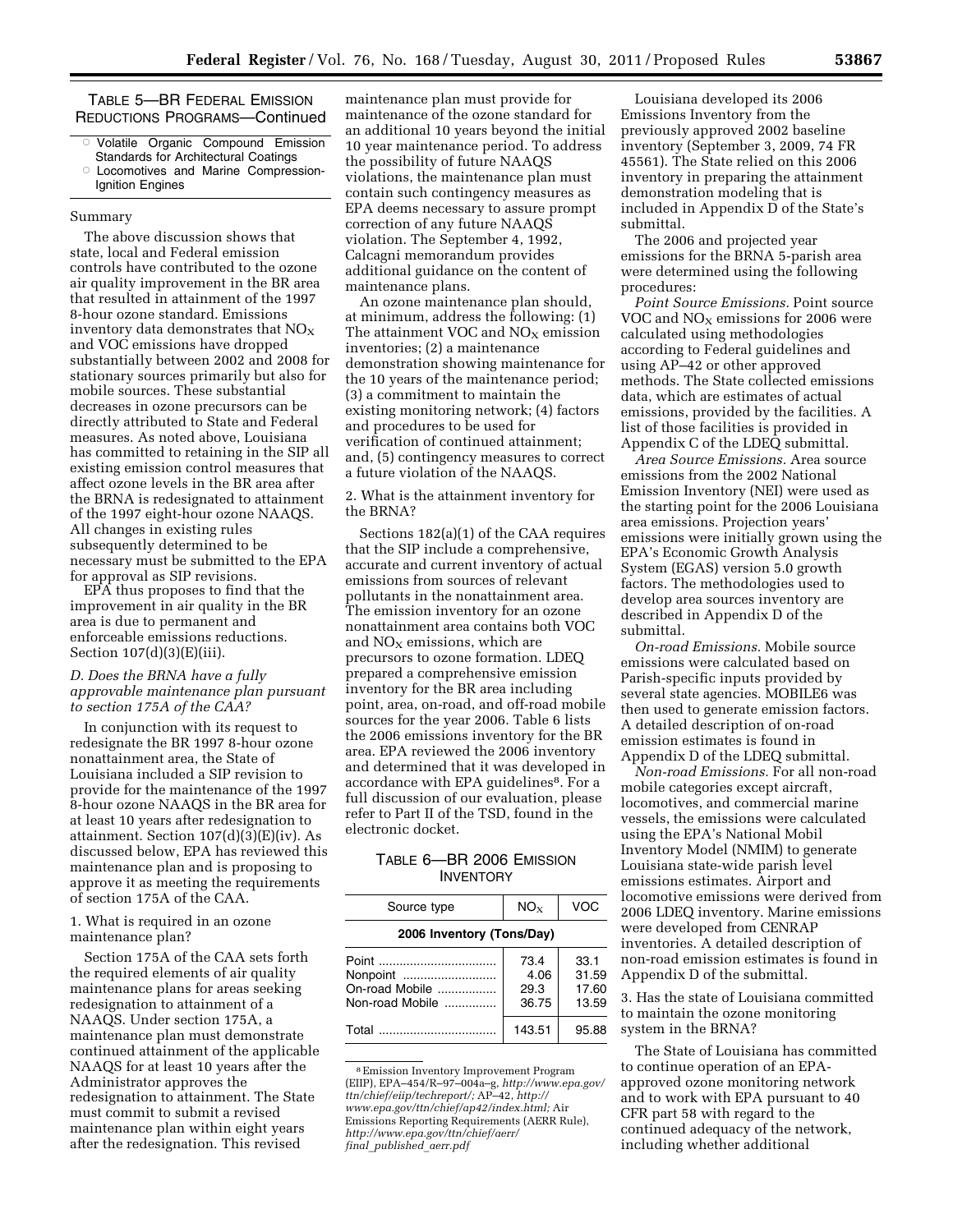monitoring is needed, and when a monitor site can be discontinued.

4. Has the state demonstrated maintenance in the BRNA?

As part of its request to redesignate the BR 1997 8-hour ozone standard nonattainment area, the State of Louisiana included a SIP revision to incorporate a maintenance plan as required under section 175A and section 107(d)(3)(E)(iv) of the CAA. The maintenance plan includes a demonstration based on a comparison of emissions in one of the attainment years (2008) and projected emissions to demonstrate maintenance of the 1997 8-hour ozone NAAQS in the BR area for at least 10 years after the anticipated redesignation year. CAA

107(d)(3)(E)(iv). To demonstrate maintenance of the 1997 8-hour ozone standard, LDEQ projected VOC and  $NO<sub>X</sub>$ emissions to 2022 and to several interim years, 2012, 2016, and 2020. These emissions were compared to the 2008 attainment year and 2006 base year emissions (both years in the 2006–2008 attainment period) to show that emissions of  $NO<sub>x</sub>$  and VOC, remain below the attainment levels for the entire demonstrated maintenance period.

In projecting data for the maintenance year 2022 inventory, LDEQ used several methods to project data from the base year 2006 to the years 2008, 2012, 2016, 2020, and 2022. These projected inventories were developed using EPA-

approved technologies and methodologies. Point source and nonpoint source projections were derived from the Emissions Growth Analysis System version 6.0 (EGAS 6.0). Nonroad mobile projections were derived from EGAS 6.0, and from NONROAD 2005.

To demonstrate declines in future emissions, LDEQ provided a comparison between the 2006 inventory and the emission growth projections for the years 2008, 2012, 2016, 2020, and 2022. Table 7 summarizes the 2006 and 2008 attainment years, interim years during the maintenance period, horizon year 2022, the end year for the maintenance period, and net changes in VOC and  $NO<sub>x</sub>$  emissions by source type.

Table 7—Summary of Future VOC and  $NO<sub>X</sub>$  Emissions for the BRNA Area [Tons per average ozone season day]

|                                         | 2006                             |                                 | 2008                             |                                 |                                  | 2012                            | 2016                            |                                 |                                | 2020                           | 2022                           |                                | Net change<br>2022-2006               |                                     |
|-----------------------------------------|----------------------------------|---------------------------------|----------------------------------|---------------------------------|----------------------------------|---------------------------------|---------------------------------|---------------------------------|--------------------------------|--------------------------------|--------------------------------|--------------------------------|---------------------------------------|-------------------------------------|
| Source category                         | VOC                              | $NO_{X}$                        | <b>VOC</b>                       | NO <sub>x</sub>                 | <b>VOC</b>                       | NO <sub>x</sub>                 | <b>VOC</b>                      | NO <sub>x</sub>                 | <b>VOC</b>                     | $NO_{X}$                       | <b>VOC</b>                     | NO <sub>x</sub>                | <b>VOC</b>                            | NO <sub>x</sub>                     |
| Point<br>Nonpoint<br>Nonroad.<br>Onroad | 33.10<br>31.59<br>13.60<br>17.60 | 73.40<br>4.06<br>36.75<br>29.30 | 32.22<br>32.35<br>12.59<br>17.82 | 67.71<br>4.16<br>37.45<br>28.35 | 32.22<br>33.63<br>11.22<br>10.64 | 67.71<br>4.36<br>38.51<br>18.63 | 32.22<br>35.59<br>10.27<br>9.70 | 67.71<br>4.53<br>39.59<br>12.08 | 32.22<br>37.54<br>9.78<br>7.82 | 67.71<br>4.74<br>41.36<br>8.33 | 32.22<br>38.51<br>9.99<br>7.55 | 67.71<br>4.83<br>40.60<br>6.96 | $-0.88$<br>6.92<br>$-3.61$<br>$-10.1$ | $-5.69$<br>0.78<br>3.85<br>$-22.34$ |
| Total                                   | 95.89                            | 143.51                          | 94.98                            | 137.66                          | 87.70                            | 129.18                          | 87.77                           | 123.84                          | 87.36                          | 122.14                         | 88.27                          | 120.10                         | $-7.67$                               | $-23.40$                            |

Federal rules implemented after attainment of the 1997 8-hour ozone standard contribute to continued maintenance in the area. These measures include:

*Non-Road Diesel Rule.* EPA promulgated this rule in 2004. It applies to diesel engines used in industries, such as construction, agriculture, and mining. It is estimated that compliance with this rule will cut  $NO<sub>X</sub>$  emissions from non-road diesel engines by up to 90 percent beginning with the 2008 Model Year equipment. This rule will be fully implemented in 2014.

*Locomotives and Marine Compression-Ignition Engines.* This EPA rule was adopted March 14, 2008, and includes new emission standards for locomotives and marine diesel engines that will reduce  $NO<sub>x</sub>$  emissions by about 80 percent compared with engines meeting the current standards. The new requirements have three parts: Tightening emission standards for existing locomotives and large marine engines when they are remanufactured, effective in 2008; beginning in 2009, phasing in Tier III standards for new locomotives and marine diesel engines; and establishing more stringent Tier IV standards for new locomotives and marine diesel engines; these standards will be phased in beginning in 2014.

EPA evaluated the BRNA maintenance emission inventory component of the redesignation request and determined that LDEQ demonstrated that emissions levels of VOC and  $NO<sub>x</sub>$  in the 2022 maintenance year will decrease from the 2006 baseline year by 7.67 and 23.40 tons per average ozone season day respectively. Overall VOC and  $NO<sub>X</sub>$  emissions levels will remain below the 2006–2008 attainment year levels throughout the maintenance period. EPA also determined that LDEQ has adequately calculated and documented emissions by using methods consistent with EPA's guidance. (See footnote 7).

As shown in the table and discussion above, the State demonstrated that the total future year ozone precursor emissions will be less than the 2008 attainment year's emissions. The attainment inventory submitted by the LDEQ for this area is consistent with EPA guidance. (See footnote 7). Considering emissions projections, EPA finds that the expected future emissions levels in 2012, 2016, 2020, and 2022 have been shown to be lower than emissions levels in 2006 and 2008.

The  $NO_X$  projections in Louisiana's maintenance demonstration relied in part on reductions due to the Clean Air Interstate rule (CAIR). CAIR, however,

was remanded back to EPA, and EPA on July 6, 2011 issued the final Cross-State Air Pollution Rule 9 (CSAPR) to replace CAIR. EPA believes the reductions for Louisiana due to the CSAPR are similar in magnitude to those projected by CAIR. Louisiana's Ozone season  $NO<sub>x</sub>$ budget for CAIR was 17,085 tpy for EGUs from 2009 to 2014 and lowered to 14,238 tpy  $NO<sub>x</sub>$  for 2015 and later. The CSAPR ozone season  $NO<sub>x</sub>$  limit is 13,432 tpy, which is 806 tpy less  $NO<sub>X</sub>$ than the CAIR budget. So with the reductions from the CSAPR, we believe that Louisiana's maintenance demonstration 10 year projection remains valid.

Pre-control modeling in support of the CSAPR indicates that the Baton Rouge area will not be in attainment of the 1997 8 hour ozone standard in 2012 because of impacts from upwind states. For this reason, upwind States with a significant impact on the Baton Rouge area are required to reduce their  $NO<sub>x</sub>$ emissions. The CSAPR modeling indicates the Baton Rouge area will be in attainment in 2014 after institution of the CSAPR controls. The 2014 control case modeling is projected off a center weighted average of design values

<sup>9</sup>The Cross State Air Pollution Rule was proposed August 2, 2010 as the ''Transport Rule.'' We refer to the rule as the CSAPR.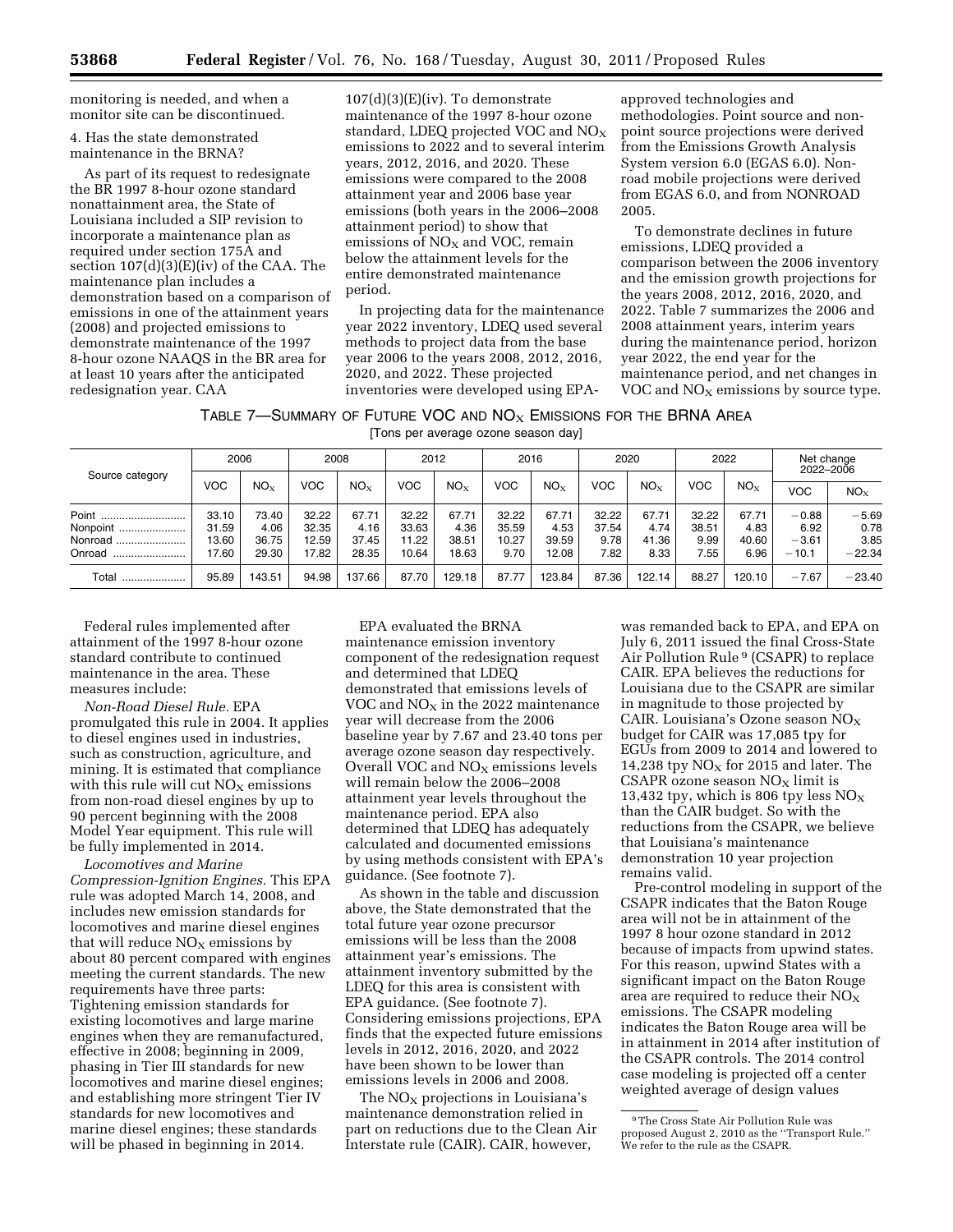during the period 2003–2007. Additional CSAPR modeling, however, projecting off a single year's design value for 2005 (years 2003–2005) projects that the area will not be in attainment in 2014. This variation in model projections, depending on the projection year, is an indication the Baton Rouge area could have some difficulty in maintaining attainment in years when meteorology particularly favors ozone production. The maintenance plan, however, indicates that  $NO<sub>x</sub>$  emissions will continue to decrease over the life of the plan, continuing to improve Baton Rouge's ability to maintain attainment in the future. In addition, section 175 requires that the area have contingency measures that must be implemented, if due to meteorological fluctuations, the area does come out of attainment. We discuss the adequacy of these contingency measures elsewhere in the notice. Therefore, after considering the CSAPR modeling but also considering the projected decline in emissions and the fact that the maintenance plan has contingency measures, we believe it is appropriate to approve the maintenance plan for the Baton Rouge area.

The fact that EPA is proposing to redesignate Baton Rouge to attainment does not remove the need to address emissions in upwind States that impact ozone levels in Baton Rouge. As discussed above, Baton Rouge is projected to be nonattainment without the CSAPR reductions. The reductions in the CSAPR along with other State and Federal measures are projected to bring the area into attainment. Furthermore, without a cap on emissions in upwind States with a significant impact, emissions might in fact grow, increasing the possibility that Baton Rouge will not be able to maintain attainment. Furthermore, since upwind States are not required to have contingency measures, it is incumbent on EPA to ensure that States with significant impacts are appropriately controlled.

LDEQ also provided attainment demonstration modeling in support of its redesignation request. The attainment demonstration modeling can be found in Appendix D of the Redesignation Request and Maintenance Plan. The modeling demonstration was conducted according to EPA guidance.10 The modeling simulation was for June

2006 using a nested 36/12/4 km grid system, with the 4-km grid focused on Louisiana and the immediate Gulf coast area. The weight of evidence assembled from the modeling analyses and projection methodologies described in the report demonstrated that the 1997 8 hour ozone standard would be attained in the Baton Rouge area by 2009. The area did indeed attain the standard by the close of the ozone season on December 31, 2008. This modeling has a refined grid focused on the Baton Rouge area, and thus it provides further support that the Baton Rouge area has attained due to permanent and enforceable reductions and should remain in attainment during the term of the maintenance plan.

EPA proposes to find that LDEQ has demonstrated maintenance of the ozone standard in the BR area during the 10 year maintenance period, based on projections that total VOC and  $NO<sub>X</sub>$ emissions during this period will remain below the 2006 and 2008 attainment levels emissions.

5. What is the contingency plan for the BRNA?

a. Verification of Continued Attainment

Louisiana has the legal authority to enforce and implement the requirements of the ozone maintenance plan for the BR area. This includes the authority to adopt, implement, and enforce any subsequent emissions control contingency measures determined to be necessary to correct future ozone attainment problems.

Louisiana will track the progress of the maintenance plan through continued ambient ozone monitoring in accordance with the requirements of 40 CFR part 58, and by performing future reviews of actual emissions for the area using the latest emissions factors, models, and methodologies. The State will work with EPA to ensure that the air monitoring network continues to be effective and will quality assure the data according to Federal requirements as one way to verify continued attainment. In addition the State will compare emission inventory data submitted to the National Emission Inventory with the emission growth data submitted in the maintenance plan to ensure emission reductions continue the downward trend.

b. Contingency Plan

The contingency plan provisions are designed to promptly correct or prevent a violation of the NAAQS that might occur after redesignation of an area to attainment. Section 175A of the CAA requires that a maintenance plan

include such contingency measures as EPA deems necessary to assure that the state will promptly correct a violation of the NAAQS that occurs after redesignation. The maintenance plan should identify the contingency measures to be adopted, a schedule and procedure for adoption and implementation of the contingency measures, and a time limit for action by the state. The State should also identify specific indicators to be used to determine when the contingency measures need to be adopted and implemented. The maintenance plan must include a requirement that the state will implement all measures with respect to control of the pollutant(s) that were contained in the SIP before redesignation of the area to attainment. See section 175A(d) of the CAA.

As required by section 175A of the CAA, Louisiana has adopted a contingency plan for the BR area to address possible future ozone air quality problems.

The triggering mechanism for activation of contingency measures in the BR maintenance plan is a monitored violation of the 1997 8-hour ozone standard. If contingency measures are triggered, LDEQ has committed to adopt additional measures, if needed beyond the adopted measures included in the submittal, and to implement the measures as expeditiously as practicable, but no later than 24 months following the trigger.

The following contingency measures are identified for possible implementation, but may not be limited to:

• Extending the applicability of the State's current  $NO<sub>X</sub>$  rule in LAC 33:III.2201 by adding a new Section, LAC 33:III.2202, that would extend LAC 33:III.2201's application to include the months of April and October each year (currently LAC 33:III.2201 applies from May 1 to September 30). This would assist in reducing incidences of high ozone days in the BRNA. See the TSD for AQ 350. Because the state has adopted this rule and submitted it to EPA, we are proposing to approve this rule revision in this rulemaking. In addition, the state will consider other measures such as lowering the  $NO<sub>x</sub>$ emissions factors of LAC 33:III.2205.D and/or requiring more stringent monitoring of elevated flares, as well as measures targeting the following:

• Diesel retrofit/replacement initiatives;

• Programs or incentives to decrease motor vehicle use;

• Implementation of fuel programs including incentives for alternative fuels;

<sup>10</sup>EPA. 2007. Guidance on the Use of Models and Other Analyses for Demonstrating Attainment of Air Quality Goals for Ozone PM2.5, and Regional Haze. Prepared by the U.S. Environmental Protection Agency, Office of Air Quality Planning and Standards, Air Quality Analysis Division, Air Quality Modeling Group, Research Triangle Park, NC (EPA–454/B–07–002, April 2007).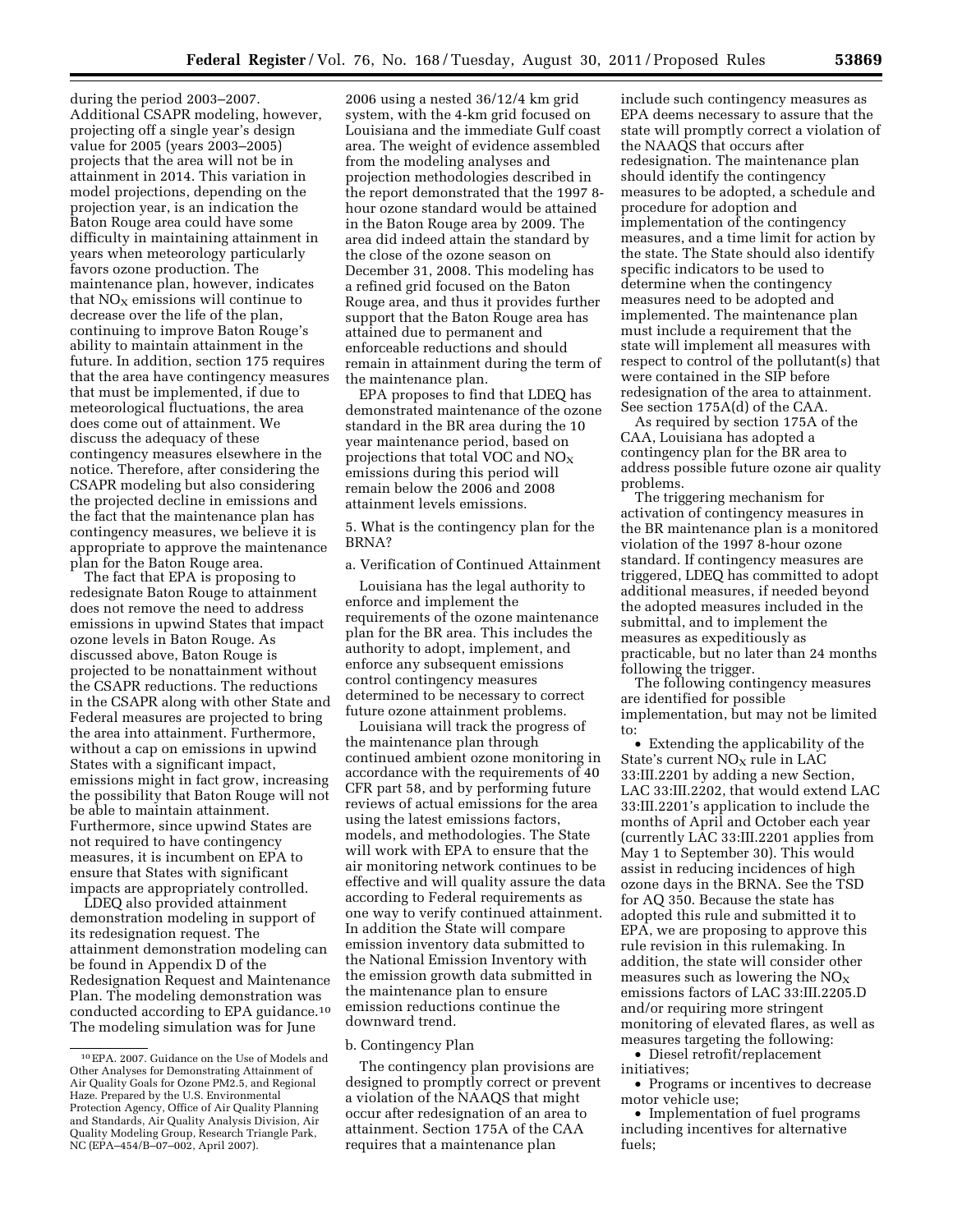• Employer-based transportation management;

• Anti-idling ordinances;

• Programs to limit or restrict vehicle use in areas of high emission concentration during periods of peak use.

Given the substantial amount of industrial emissions in the Baton Rouge Area, and the fact the area's ozone problem is mostly driven by  $NO<sub>x</sub>$ emissions, these potential contingency measures would be appropriate for adequately correcting an attainment problem.

These contingency measures and schedules for implementation are consistent with EPA's longstanding guidance regarding contingency measures for maintenance plans under section 175A. The State will continue to operate appropriate ambient ozone monitoring sites in the BR area to verify continued attainment of the 1997 ozone NAAQS. The air monitoring results will reveal changes in the ambient air quality as well as assist the State in determining which contingency measures will be most effective if necessary.

As required by section 175A(b) of the CAA, Louisiana commits to submit to the EPA an updated ozone maintenance plan eight years after redesignation of the BR area to cover an additional tenyear period beyond the initial ten-year maintenance period. As required by section 175A(d) of the CAA, Louisiana has also committed to retain VOC and  $NO<sub>X</sub>$  control measures contained in the SIP prior to redesignation.

EPA finds that the maintenance plan adequately addresses the five basic components of a maintenance plan: attainment inventory, maintenance demonstration, monitoring network, verification of continued attainment, and contingency measures. The maintenance plan SIP revision submitted by Louisiana for BR meets the requirements of section 175A of the Act. Therefore, EPA is proposing to approve the maintenance plan for the BR area for the 1997 8-hour ozone standard as a revision to the Louisiana SIP.

#### c. Controls to Remain In Effect

Louisiana commits to maintain all of the current emission control measures for VOC and  $NO<sub>X</sub>$  after the BR area is redesignated to attainment. Louisiana, through LDEQ's Secretary, has the legal authority and necessary resources to actively enforce against any violations of the State's air pollution emission control rules. After the BR area is redesignated to attainment, LDEQ will implement NSR for major stationary sources and major modifications through the PSD program.

#### **VI. What is EPA's evaluation of the BR area's motor vehicle emissions budgets?**

## *A. What are the transportation requirements for approvable MVEBs?*

A maintenance plan must include a MVEB for transportation conformity purposes. ''Conformity'' to the SIP means that transportation activities will not cause new air quality violations, worsen existing violations, or delay timely attainment of the NAAQS. It is a process required by section 176(c) of the Act for ensuring that the effects of emissions from all on-road sources are consistent with attainment or maintenance of the standard. EPA's transportation conformity rules at 40 CFR part 93 require that transportation plans, and programs, result in emissions that do not exceed the MVEB established in the SIP. The maintenance plan established an MVEB for 2022, which is the last year of the maintenance plan.

The MVEB is the level of total allowable on-road emissions established by the maintenance plan. Maintenance plans must include the estimates of motor vehicle VOC and  $NO<sub>X</sub>$  emissions that are consistent with maintenance of attainment, which then act as a budget or ceiling for the purpose of determining whether transportation plans, and programs conform to the maintenance plan. In this case, the MVEB sets the maximum level of on-road transportation emissions that can be produced, when considered with emissions from all other sources, which

demonstrates continued maintenance of attainment of the 1997 8-hour ozone NAAQS.

*B. What is the status of EPA's adequacy determination?* 

When reviewing submitted ''control strategy'' SIPs or maintenance plans containing a MVEB, EPA determines whether the MVEB contained therein is ''adequate'' for use in determining transportation conformity. Once EPA finds a budget adequate, the budget must be used by local, state and Federal agencies in determining whether proposed transportation plans and programs ''conform'' to the SIP as required by section 176(c) of the Act.

EPA's substantive criteria for determining ''adequacy'' of a MVEB are set out in 40 CFR 93.118(e)(4), which was promulgated in the Transportation Conformity Rule Amendments for the "New 8-Hour Ozone and PM<sub>2.5</sub> National Ambient Air Quality Standards and Miscellaneous Revisions for Existing Areas; transportation conformity rule amendments—Response to Court Decision and Additional Rule Change,'' on July 1, 2004 (69 FR 40004).

As discussed earlier, Louisiana's maintenance plan submission includes  $NO<sub>X</sub>$  and VOC budgets for the year 2022. EPA reviewed the budgets through the adequacy process. The availability of the SIP submission with this 2022 MVEB was announced for public comment on EPA's adequacy Web page on, at: *[http://www.epa.gov/otaq/](http://www.epa.gov/otaq/stateresources/transconf/currsips.htm#baton) [stateresources/transconf/](http://www.epa.gov/otaq/stateresources/transconf/currsips.htm#baton) [currsips.htm#baton.](http://www.epa.gov/otaq/stateresources/transconf/currsips.htm#baton)* The EPA public comment period on the adequacy of the 2022 MVEB for BR closed on April 4, 2011. EPA did not receive any adverse comments on the MVEB. On May 16, 2011, EPA made a finding of adequacy for the 2022 MVEB included in this 8-hour ozone maintenance plan (76 FR 28223).

# *C. Is the MVEB approvable?*

Table 8 shows the total projected transportation emissions for 2022, as submitted by Louisiana.

# TABLE 8—PROJECTED TRANSPORTATION EMISSIONS

[Tons per avg. ozone season day]

| <b>Pollutant</b>              | 2006           | 2008           | 2012           | 2016          | 2020         | 2022         |
|-------------------------------|----------------|----------------|----------------|---------------|--------------|--------------|
| NO <sub>x</sub><br><b>VOC</b> | 29.30<br>17.60 | 28.35<br>17.82 | 18.63<br>10.64 | 12.08<br>9.70 | 8.33<br>7.82 | 6.96<br>7.55 |

These transportation emissions are also represented in Table 7 of this notice as the ''mobile'' emissions portion of emission inventory data for the BR area.

As shown in Table 8, substantial reductions in both  $NO<sub>X</sub>$  and  $VOC$ transportation emissions are projected between 2006 and 2022. Further, as

previously stated in this action, EPA finds that the State has demonstrated the future combined emissions levels of  $NO<sub>X</sub>$  and VOC in 2008, 2012, 2016,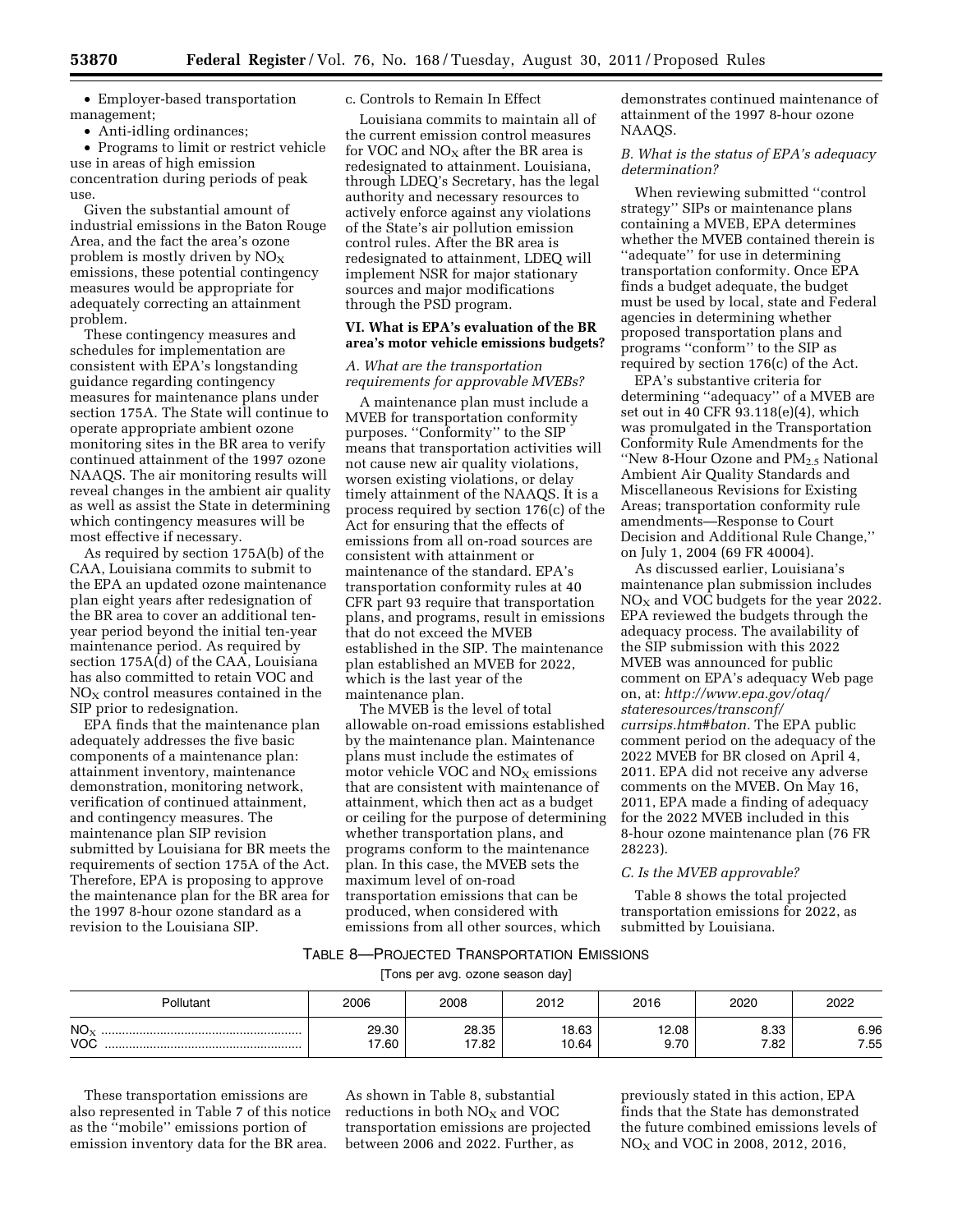2020, and 2022 are expected to be similar to or less than the emissions levels in 2006. The projected transportation emissions for 2022 were used by Louisiana as the basis of the 2022  $\overline{NO_x}$  and VOC MVEB for the BR area. These emissions are consistent with the maintenance plan demonstrating continued compliance with the 1997 8-hour ozone NAAQS for the 10-year period following redesignation to attainment.

The submitted  $NO<sub>X</sub>$  and VOC MVEB for the BR area is defined in Table 9 below.

# TABLE  $9 - NO_X$  AND VOC MVEB

[Summer season tons per day]

|      | Pollutant | 2022         |
|------|-----------|--------------|
| VOC. |           | A 96<br>7.55 |

Through this rulemaking, EPA is proposing to approve Louisiana's 2022 MVEB for VOCs and  $NO<sub>x</sub>$  for the BR area for transportation conformity purposes, because EPA has determined that the area maintains the 1997 8-hour ozone standard with the emissions at the levels of the budget. The submittal has met the adequacy criteria in 40 CFR 93.118(e)(4), and EPA has completed a comprehensive review of the maintenance plan, concluding that the overall plan demonstrates maintenance, is approvable and the budgets are consistent with the overall plan. Therefore, the budgets can be proposed for approval.

## **VII. What are EPA's proposed actions?**

EPA is proposing several related actions under the Act for the BR 1997 8-hour moderate ozone nonattainment area, consisting of Ascension, East Baton Rouge, Iberville, Livingston, and West Baton Rouge Parishes. Consistent with the Act, EPA is proposing to approve a request from the state of Louisiana to redesignate the BR area to attainment of the 1997 8-hour ozone standard.

In this notice, EPA is also proposing to approve the  $NO<sub>X</sub>$  and VOC RACT requirements for the BRNA for the 1 hour and 1997 8-hour ozone standards that accompanied the State's August 10, 2010 redesignation request. In prior separate rulemaking actions, EPA terminated the 1-hour ozone antibacksliding section 185 penalty fee requirement, and proposed to approve the CTG Rules Update. We are proposing to determine that if EPA finally approves the CTG Rules Update VOC and  $NO<sub>X</sub>$  provisions submitted with the redesignation request, the BR

area will meet all of the applicable CAA requirements under section 110 and Part D for purposes of redesignation for the 1997 8-hour ozone NAAQS, including the applicable CAA requirements for a moderate 1997 8-hour ozone area and applicable anti-backsliding requirements for a 1-hour ozone severe area.

Further, EPA is proposing to approve into the SIP, as meeting section 175A and  $107(d)(3)(E)(iv)$  of the Act, Louisiana's maintenance plan for the BR area for the 1997 8-hour ozone NAAQS. The maintenance plan shows maintenance of the standard through 2022. Additionally, EPA is proposing to approve the 2022 MVEB for  $NO<sub>X</sub>$  and VOC submitted by Louisiana for the BR area in conjunction with its redesignation request and maintenance plan.

Consequently, EPA is proposing to approve the State's request to redesignate the area from nonattainment to attainment for the 1997 8-hour ozone NAAQS. After evaluating Louisiana's redesignation request, EPA has determined that upon final approval of the above-identified SIP elements and the maintenance plan, the area will meet the redesignation criteria set forth in sections  $107(d)(3)(E)$  and 175A of the Act. The final approval of this redesignation request would change the official designation in 40 CFR part 81 for the BR area from nonattainment to attainment for the 1997 8-hour ozone standard

### **VIII. Statutory and Executive Order Reviews**

Under the Clean Air Act, redesignation of an area to attainment and the accompanying approval of a maintenance plan under section 107(d)(3)(E) are actions that affect the status of a geographical area and do not impose any additional regulatory requirements on sources beyond those imposed by state law. A redesignation to attainment does not in and of itself create any new requirements, but rather results in the applicability of requirements contained in the Clean Air Act for areas that have been redesignated to attainment. Moreover, the Administrator is required to approve a SIP submission that complies with the provisions of the Act and applicable Federal regulations. 42 U.S.C. 7410(k); 40 CFR 52.02(a). Thus, in reviewing SIP submissions, EPA's role is to approve state choices, provided that they meet the criteria of the Clean Air Act. Accordingly, these actions merely do not impose additional requirements beyond those imposed by state law and

the Clean Air Act. For that reason, these actions:

• Are not "significant regulatory actions'' subject to review by the Office of Management and Budget under Executive Order 12866 (58 FR 51735, October 4, 1993);

• Do not impose an information collection burden under the provisions of the Paperwork Reduction Act (44 U.S.C. 3501 *et seq.*);

• Are certified as not having a significant economic impact on a substantial number of small entities under the Regulatory Flexibility Act (5 U.S.C. 601 *et seq.*);

• Do not contain any unfunded mandate or significantly or uniquely affect small governments, as described in the Unfunded Mandates Reform Act of 1995 (Pub. L. 104–4);

• Do not have Federalism implications as specified in Executive Order 13132 (64 FR 43255, August 10, 1999);

• Are not economically significant regulatory actions based on health or safety risks subject to Executive Order 13045 (62 FR 19885, April 23, 1997);

• Are not a significant regulatory action subject to Executive Order 13211 (66 FR 28355, May 22, 2001);

• Are not subject to requirements of section 12(d) of the National Technology Transfer and Advancement Act of 1995 (15 U.S.C. 272 note) because application of those requirements would be inconsistent with the Clean Air Act; and

• Do not provide EPA with the discretionary authority to address, as appropriate, disproportionate human health or environmental effects, using practicable and legally permissible methods, under Executive Order 12898 (59 FR 7629, February 16, 1994).

In addition, this rule does not have tribal implications as specified by Executive Order 13175 (65 FR 67249, November 9, 2000), because the SIP is not approved to apply in Indian country located in the state, and EPA notes that it will not impose substantial direct costs on tribal governments or preempt tribal law.

#### **List of Subjects**

#### *40 CFR Part 52*

Environmental protection, Air pollution control, Intergovernmental relations, Ozone, Nitrogen dioxide, Reporting and recordkeeping requirements, Volatile organic compounds.

#### *40 CFR Part 81*

Environmental protection, Air pollution control.